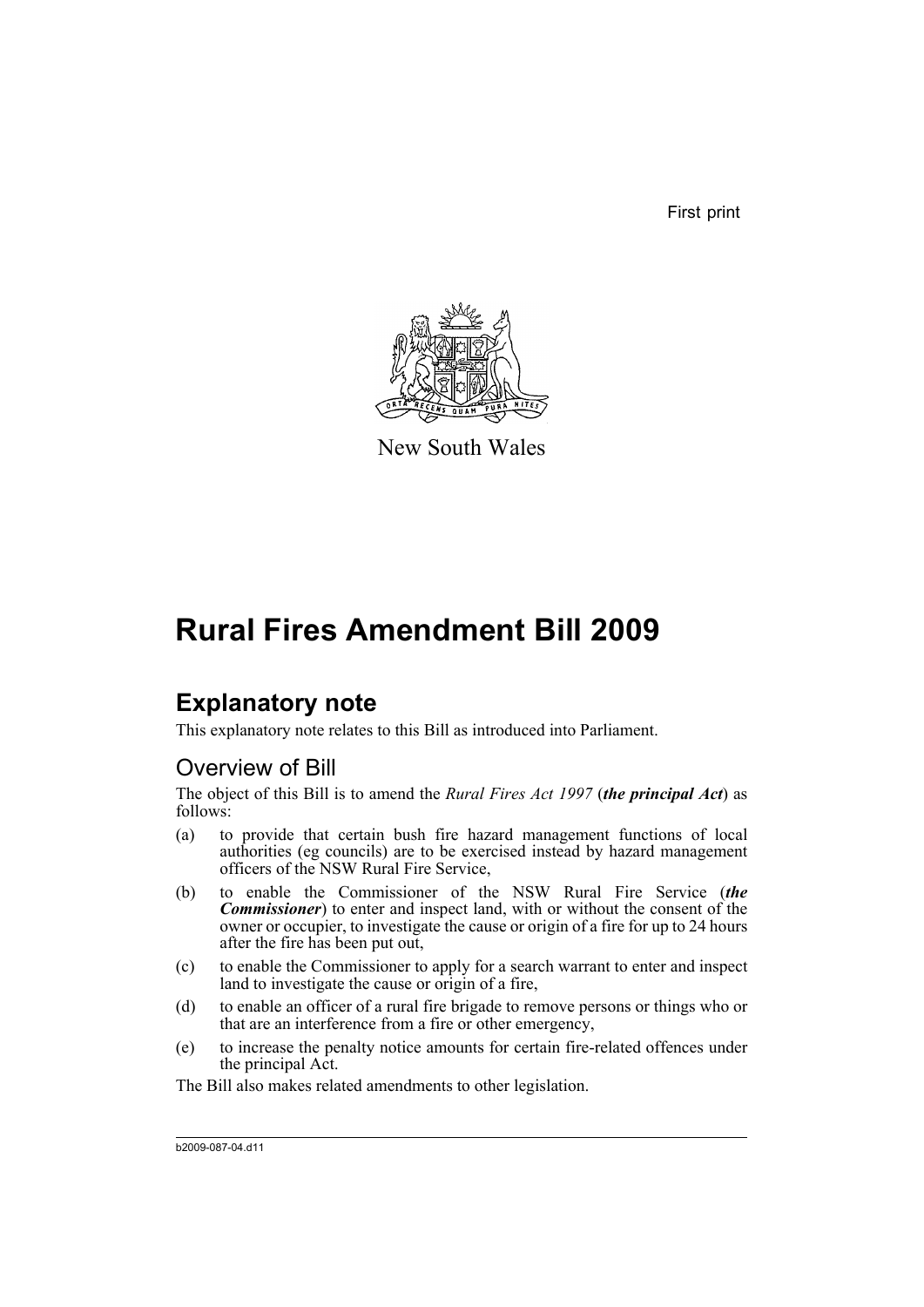Explanatory note

## Outline of provisions

**Clause 1** sets out the name (also called the short title) of the proposed Act.

**Clause 2** provides for the commencement of the proposed Act on a day or days to be appointed by proclamation.

### **Bush fire hazard reduction**

**Schedule 1 [9]** replaces existing provisions that enable a local authority (ie a local council, the Western Lands Commissioner or the Lord Howe Island Board) to issue a notice to the owner or occupier of land to carry out bush fire hazard reduction work with provisions that enable such a notice instead to be issued by a hazard management officer of the NSW Rural Fire Service. The new provisions will operate as follows:

Proposed section 65A provides that the Commissioner may nominate a member of the NSW Rural Fire Service as a hazard management officer. **Schedule 1 [26]** inserts a definition of *hazard management officer* for the purposes of the principal Act.

Proposed section 65 enables authorised persons (who will now include hazard management officers) to carry out bush fire hazard reduction work on certain land with the permission of the appropriate persons or bodies.

Proposed section 66 enables a hazard management officer to require the owner or occupier of any land to carry out bush fire hazard reduction work on the land by a notice. An owner or occupier who fails to comply with such a notice is guilty of an offence.

Proposed section 67 enables an owner or occupier of land on whom a notice requiring bush fire hazard reduction work has been served to lodge an objection with the hazard management officer.

Proposed section 68 provides for an appeal to be lodged with the Commissioner by a person who has lodged an objection.

Proposed section 69 enables a hazard management officer to enter land to determine whether a notice should be issued, or has been complied with, and requires the officer to notify certain authorities if notice is given and to keep records in respect of notices. **Schedule 2.2 [5]** makes a consequential amendment.

Proposed section 70 enables the Commissioner to carry out bush fire hazard reduction work required to be done by a notice if the owner or occupier of the land concerned fails to carry out the work. The cost of the work carried out by the Commissioner is recoverable from the owner or occupier. **Schedule 1 [1]** provides that the Commissioner may delegate his or her functions under proposed section 70 to the Commissioner of NSW Fire Brigades. **Schedule 1 [10] and Schedule 2.2 [6]** make consequential amendments.

**Schedule 1 [12]** substitutes an existing provision that requires local authorities and public authorities to make annual reports to the Commissioner in respect of bush fire hazards so that local authorities will no longer be required to report on bush fire hazard reduction notices.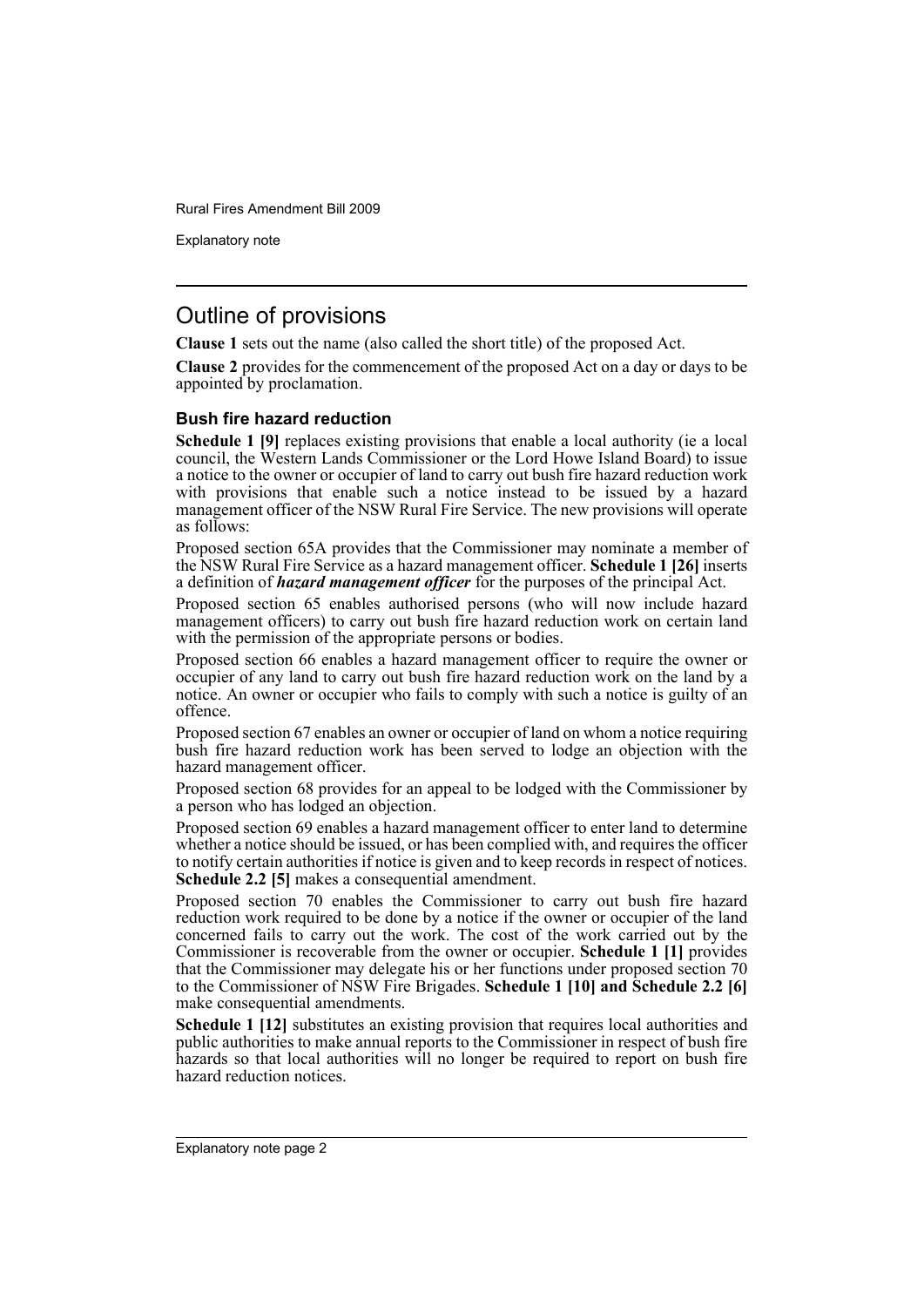Explanatory note

**Schedule 1 [14]–[16]** provide that the Commissioner is to have the sole responsibility for investigating and taking action in respect of bush fire hazard complaints (currently a local authority also has that responsibility). This includes carrying out bush fire hazard reduction work if an owner or occupier of land or public authority fails to do so after being notified that work should be done. **Schedule 1 [13]** provides that a local authority is to refer a bush fire hazard complaint made to it to the Commissioner. **Schedule 1 [11]** makes a consequential amendment.

Schedule 1 [17] provides that the Commissioner, in addition to a local authority, may issue a bush fire hazard reduction certificate relating to work carried out by persons (other than the Commissioner or a local authority) on private land. **Schedule 1 [18]** makes a consequential amendment.

#### **Power to remove persons or obstacles**

**Schedule 1 [2]** authorises an officer of a rural fire brigade or group of rural fire brigades to remove any person, vehicle, vessel or thing interfering at a fire, incident or other emergency.

#### **Power to enter land to investigate fires**

**Schedule 1 [3]** inserts proposed Division 3A of Part 2 (proposed sections 33A–33D) into the principal Act to provide the Commissioner with the express power to enter land in order to investigate the cause or origin of a fire on that land or on any adjacent land. This power of entry would be exercisable in situations where the owner or occupier of the land does not consent to the entry by, for example, an officer of a rural fire brigade who is seeking to investigate the cause or origin of a fire.

Proposed section 33A provides that the object of the proposed Division is to assist in the prevention of fires by expressly authorising entry onto land to investigate the cause or origin of a fire.

Proposed section 33B authorises the Commissioner to enter and inspect land (other than residential premises), with or without the consent of the owner or occupier of that land, to investigate the cause or origin of a fire that has occurred on that land or any adjacent land, but only up to 24 hours after the fire has been put out.

Proposed section 33C enables the Commissioner to apply for a search warrant for any land if the Commissioner reasonably believes that entry onto the land is necessary for the purposes of the investigation of the cause or origin of any fire that has occurred on that land or any adjacent land.

Proposed section 33D provides that the powers of entry in proposed section 33B or 33C may be exercised by the Commissioner of NSW Fire Brigades and provides that the Commissioner of the NSW Rural Fire Service may delegate the powers of entry to a fire fighting authority. **Schedule 2.1** makes a consequential amendment to enable the Commissioner of NSW Fire Brigades to delegate his or her functions under any Act (in addition to the *Fire Brigades Act 1989*).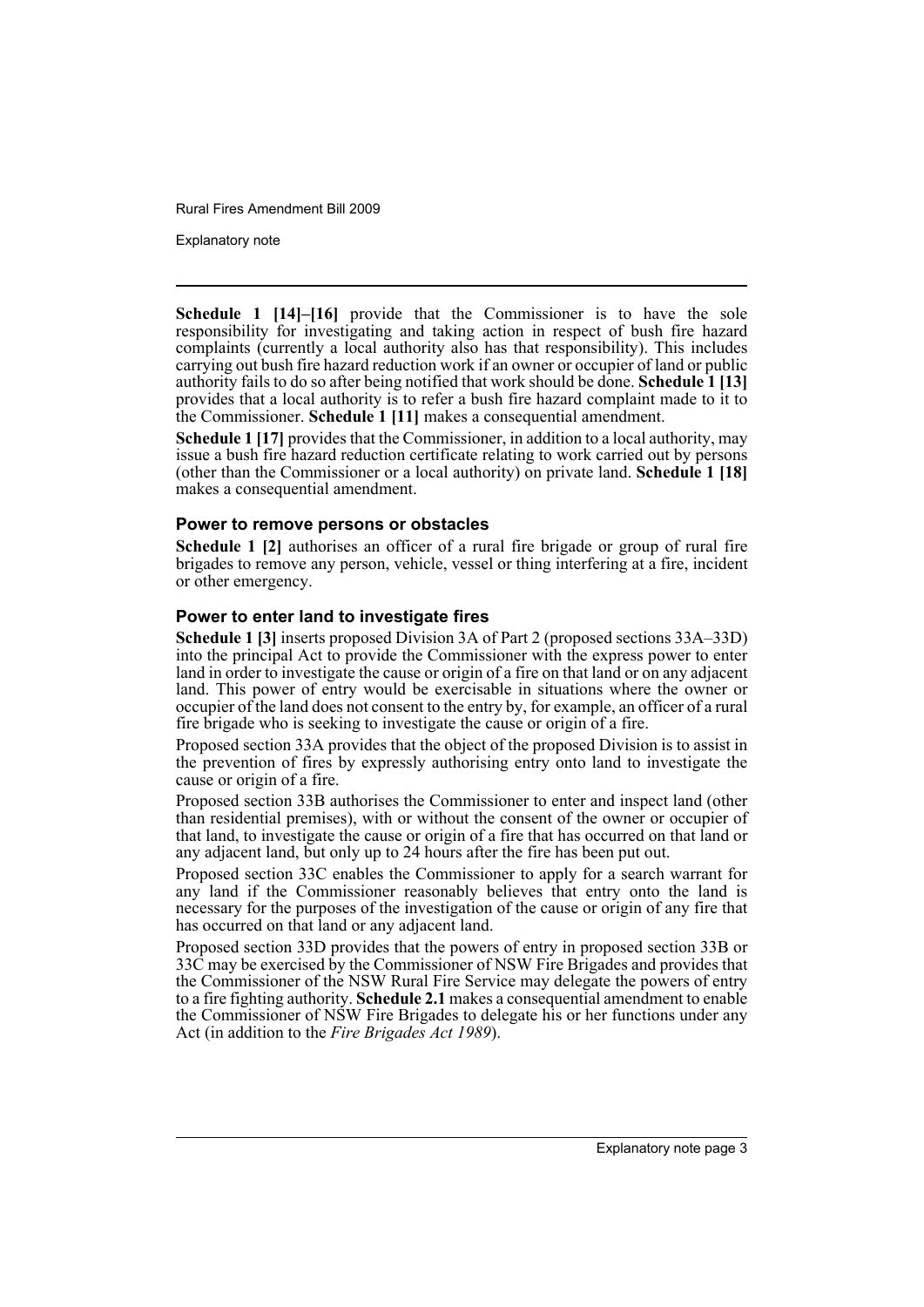Explanatory note

### **Penalty notices for certain fire-related offences**

**Schedule 2.2 [8] and [9]** increase the amount (to \$1,100 in each case) of a penalty notice that may be issued for the following fire-related offences under the principal Act:

- (a) failing to comply with a bush fire hazard reduction notice (section  $66 (8)$ ),
- (b) lighting a fire in contravention of a direction from the Minister (section 99 (6)),
- (c) leaving a fire in the open air before the fire is thoroughly extinguished (section 100 (2)).

### **Other amendments**

**Schedule 1 [4]–[8], [19]–[22] and [25]** and **Schedule 2.2 [1]–[4]** update various references to Ministers, Departments, bodies and officers.

**Schedule 1 [23]** inserts a savings and transitional regulation-making power.

**Schedule 1 [24]** inserts savings and transitional provisions as a consequence of the enactment of the proposed Act.

**Schedule 2.2 [7]** provides that a notice of intention to burn off or burn a firebreak is to now include the name of the person proposing to light the relevant fire.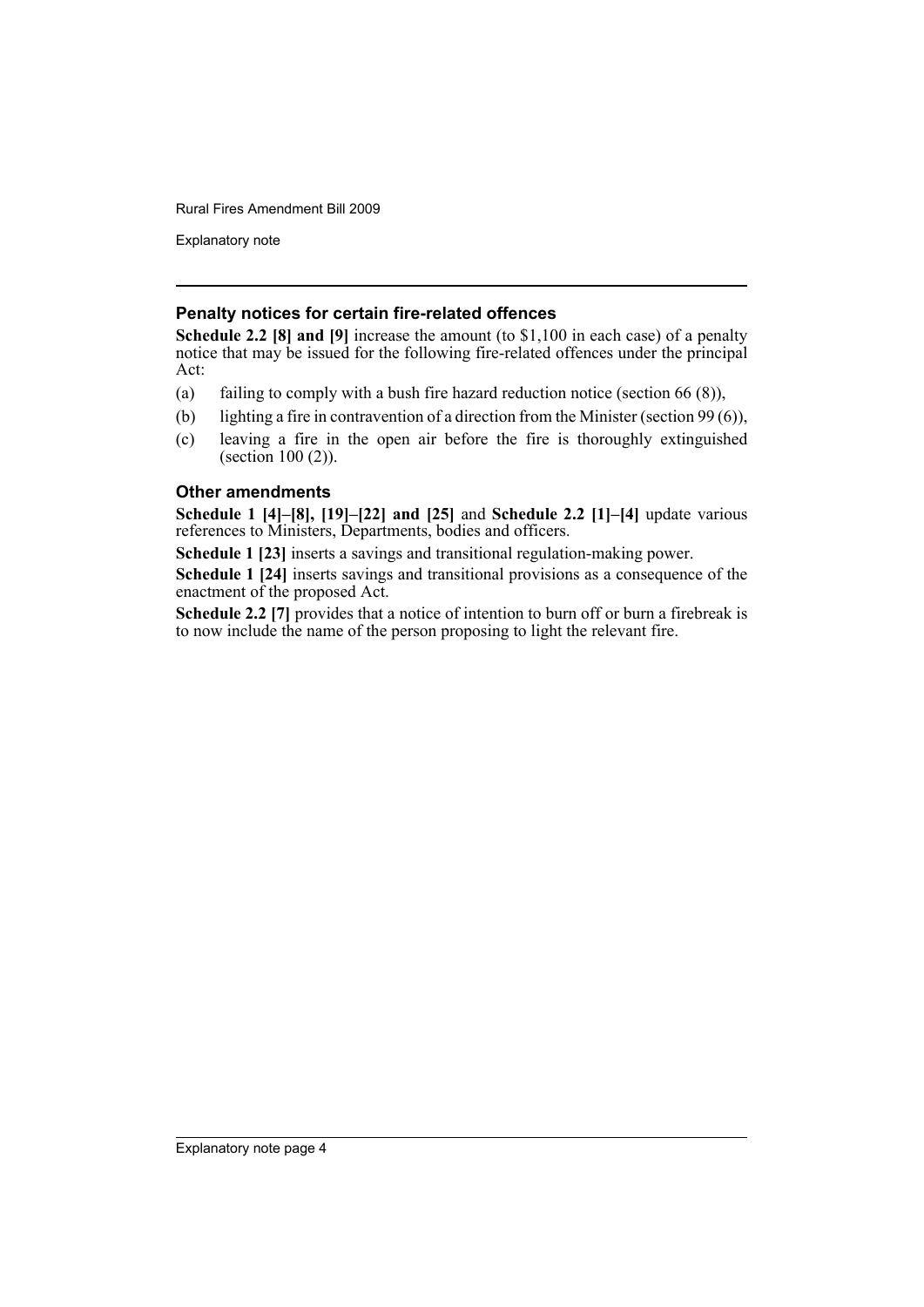First print



New South Wales

# **Rural Fires Amendment Bill 2009**

# **Contents**

|   |                                                    | Page |
|---|----------------------------------------------------|------|
| 1 | Name of Act                                        |      |
|   | 2 Commencement                                     | 2    |
|   | Schedule 1 Amendment of Rural Fires Act 1997 No 65 | 3.   |
|   | Schedule 2 Amendment of other legislation          | 16.  |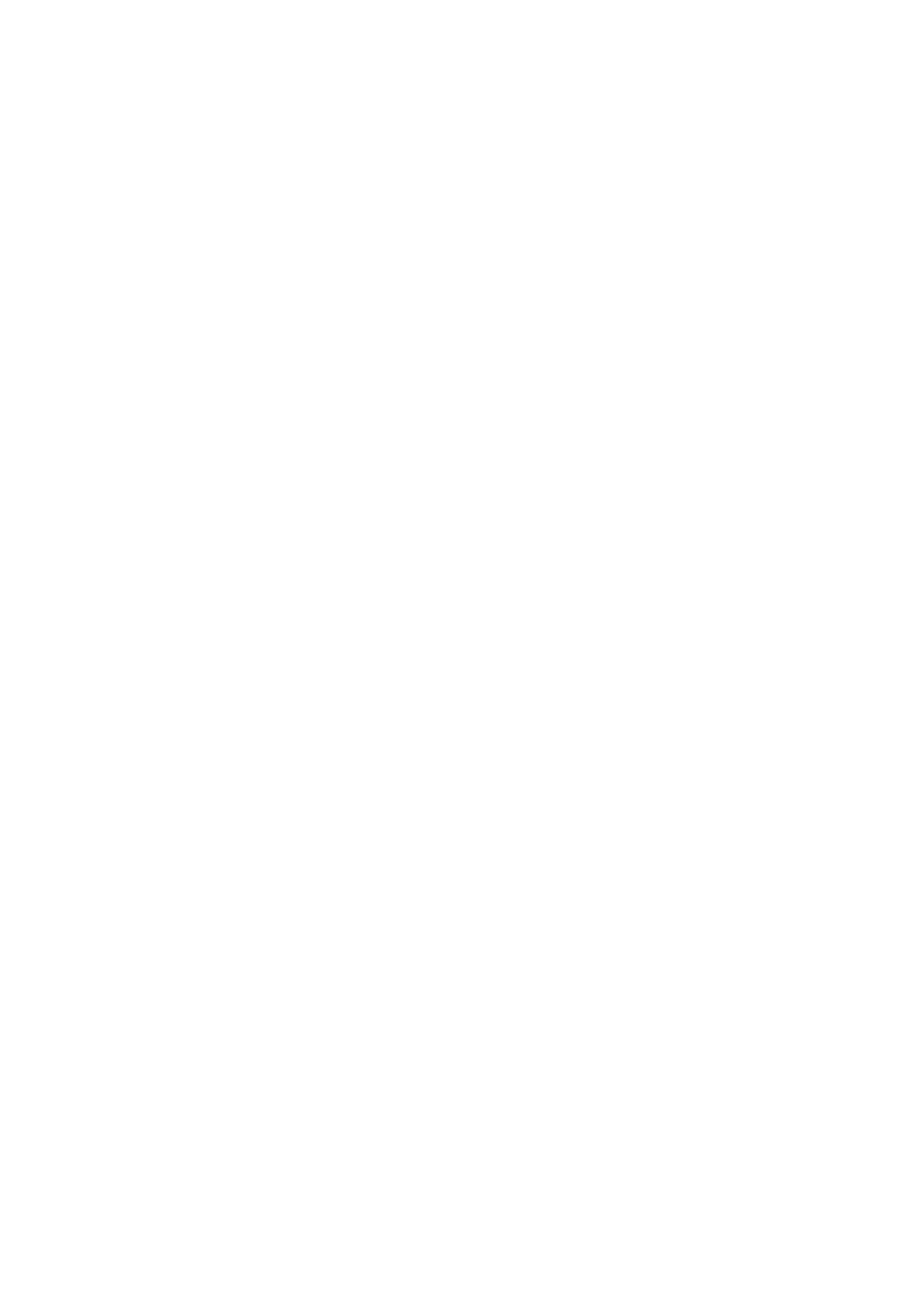

New South Wales

# **Rural Fires Amendment Bill 2009**

No , 2009

### **A Bill for**

An Act to amend the *Rural Fires Act 1997* to make further provision in relation to the management of bush fire hazard reduction work, the investigation of rural fires and the functions of the NSW Rural Fire Service; to increase the penalty notice amounts for certain fire-related offences; and for other purposes.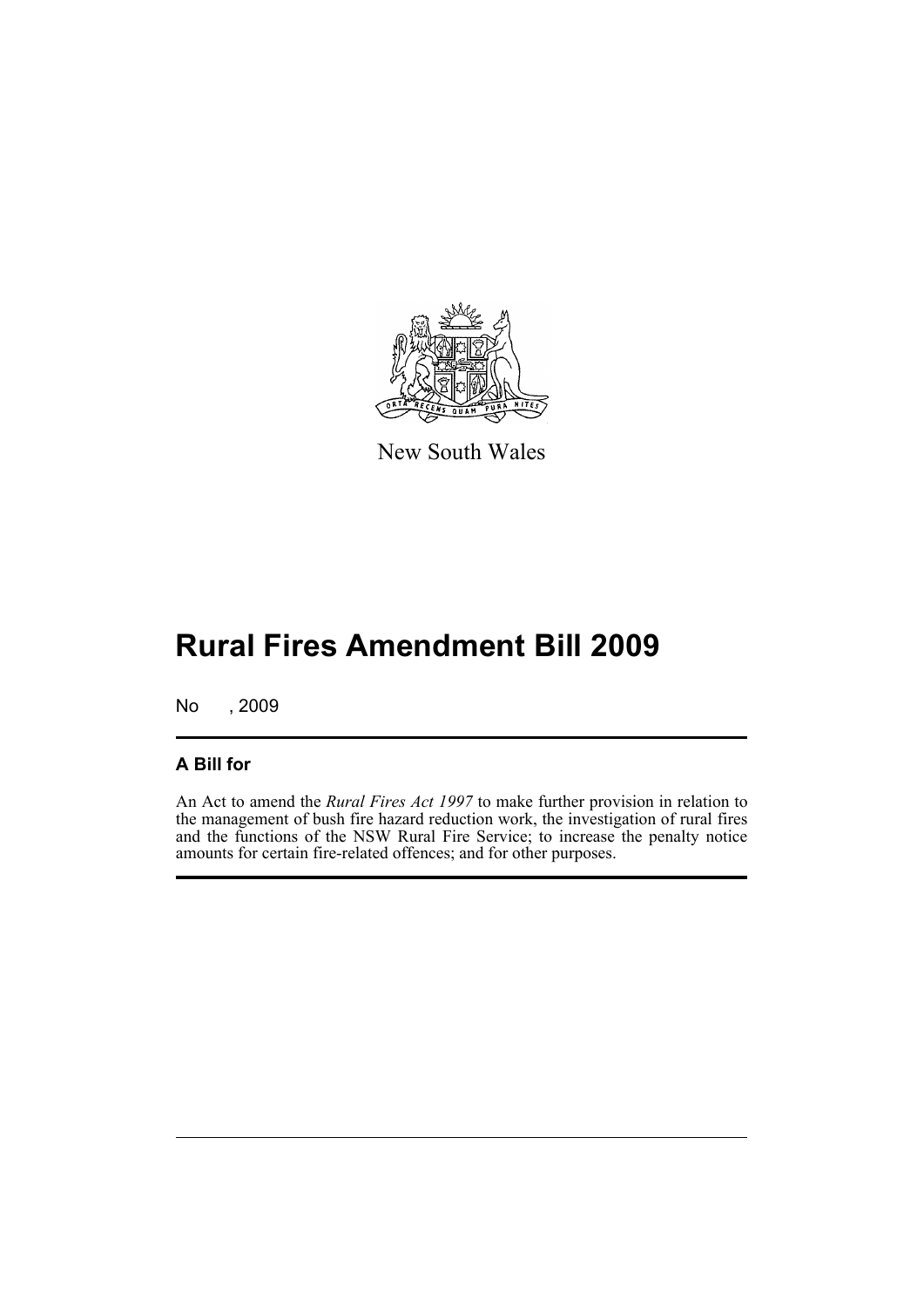<span id="page-7-1"></span><span id="page-7-0"></span>

| The Legislature of New South Wales enacts:                           |               |
|----------------------------------------------------------------------|---------------|
| Name of Act                                                          | $\mathcal{P}$ |
| This Act is the <i>Rural Fires Amendment Act 2009</i> .              | 3             |
| Commencement                                                         | 4             |
| This Act commences on a day or days to be appointed by proclamation. | 5             |
|                                                                      |               |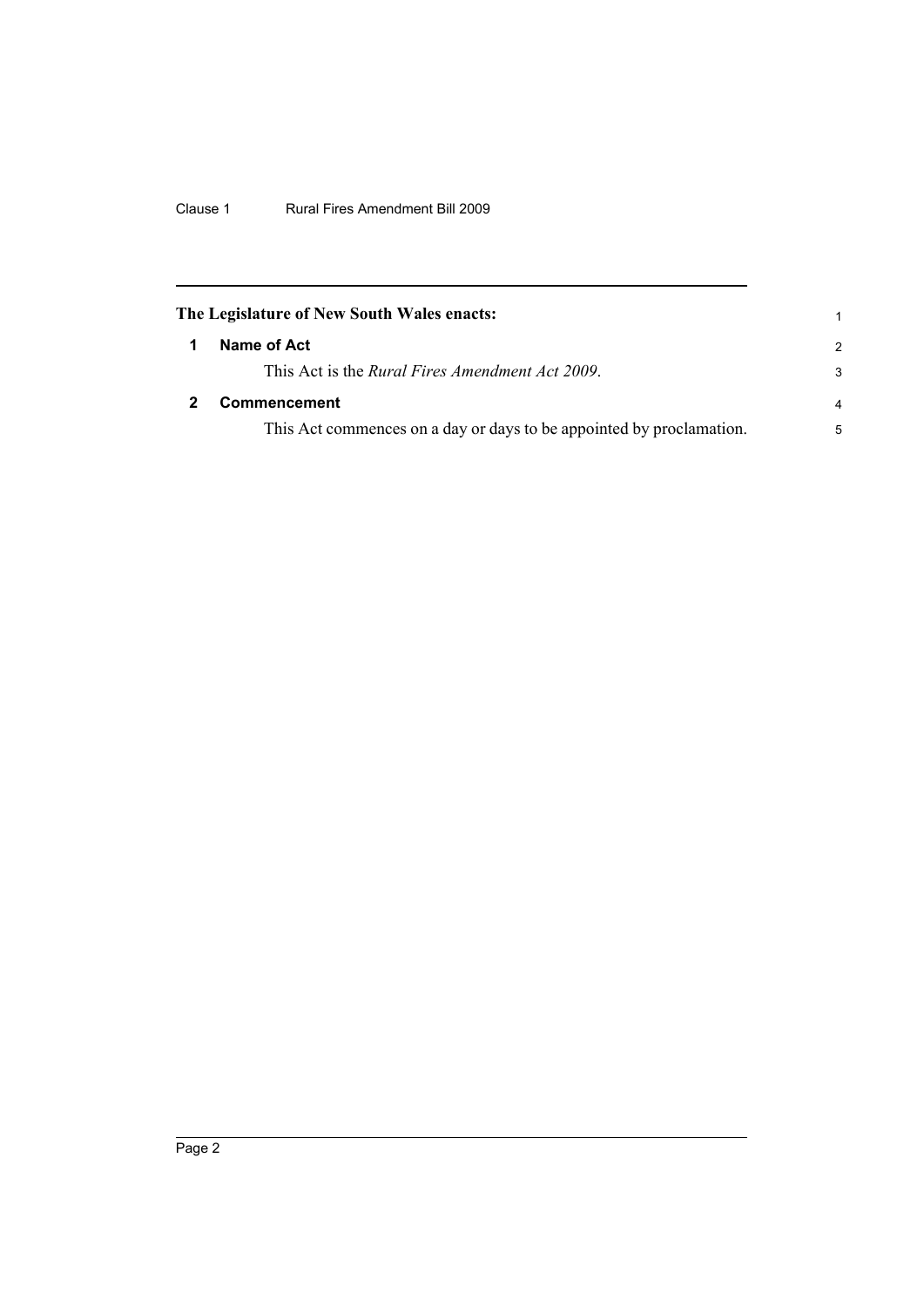<span id="page-8-0"></span>

|     | <b>Schedule 1</b> |                    | <b>Amendment of Rural Fires Act 1997</b><br><b>No 65</b>                                                                                                                                                                                                                                                                                                          | 1<br>2                           |
|-----|-------------------|--------------------|-------------------------------------------------------------------------------------------------------------------------------------------------------------------------------------------------------------------------------------------------------------------------------------------------------------------------------------------------------------------|----------------------------------|
| [1] |                   |                    | <b>Section 14 Delegation by Commissioner</b>                                                                                                                                                                                                                                                                                                                      | 3                                |
|     |                   |                    | Insert before section $14(2)(a)$ :                                                                                                                                                                                                                                                                                                                                | 4                                |
|     |                   |                    | section 70 (Bush fire hazard reduction work in default of<br>(a1)<br>compliance with notice),                                                                                                                                                                                                                                                                     | 5<br>6                           |
| [2] |                   | <b>Section 22A</b> |                                                                                                                                                                                                                                                                                                                                                                   | 7                                |
|     |                   |                    | Insert after section 22:                                                                                                                                                                                                                                                                                                                                          | 8                                |
|     | 22A               |                    | Power to remove persons or obstacles                                                                                                                                                                                                                                                                                                                              | 9                                |
|     |                   |                    | An officer of a rural fire brigade or group of rural fire brigades<br>may cause to be removed any person, vehicle, vessel or thing the<br>presence of whom or which at or near a fire, incident or other<br>emergency might, in the officer's opinion, interfere with the work<br>of any rural fire brigade or the exercise of any of the officer's<br>functions. | 10<br>11<br>12<br>13<br>14<br>15 |
| [3] |                   |                    | Part 2, Division 3A                                                                                                                                                                                                                                                                                                                                               | 16                               |
|     |                   |                    | Insert after Division 3:                                                                                                                                                                                                                                                                                                                                          | 17                               |
|     |                   | <b>Division 3A</b> | Power to enter land to investigate fires                                                                                                                                                                                                                                                                                                                          | 18                               |
|     | 33A               |                    | <b>Object of Division</b>                                                                                                                                                                                                                                                                                                                                         | 19                               |
|     |                   |                    | The object of this Division is to assist in the prevention of fires<br>by expressly authorising entry onto land to investigate the cause<br>or origin of a fire.                                                                                                                                                                                                  | 20<br>21<br>22                   |
|     | 33B               |                    | Power to enter land up to 24 hours after fire                                                                                                                                                                                                                                                                                                                     | 23                               |
|     |                   | (1)                |                                                                                                                                                                                                                                                                                                                                                                   |                                  |
|     |                   |                    | The Commissioner may enter and inspect any land for the<br>purposes of investigating the cause or origin of any fire that has<br>occurred on that land or any adjacent land, but only for a period<br>of up to 24 hours after the fire has been put out.                                                                                                          | 24<br>25<br>26<br>27             |
|     |                   | (2)                | The power conferred on the Commissioner under subsection (1)<br>may be exercised with or without the consent of the owner or<br>occupier of the land concerned.                                                                                                                                                                                                   | 28<br>29<br>30                   |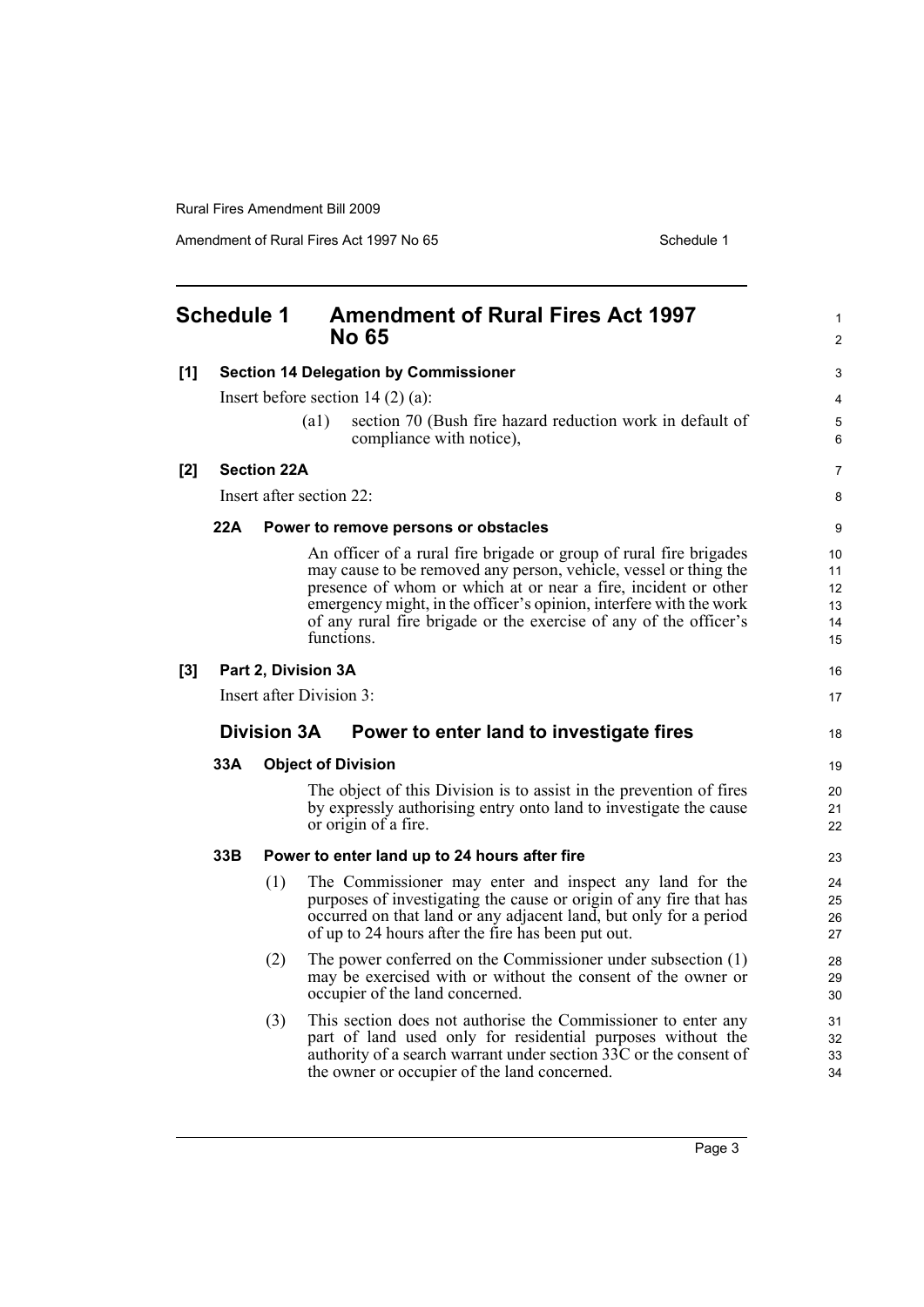(4) In this section and in section 33C, *land* includes any building on the land.

#### **33C Search warrants**

- (1) The Commissioner may apply to an authorised officer for a search warrant for any land if the Commissioner reasonably believes that entry onto the land is necessary for the purposes of the investigation of the cause or origin of any fire that has occurred on that land or any adjacent land.
- (2) An authorised officer to whom an application is made may, if satisfied that there are reasonable grounds for doing so, issue a search warrant authorising the Commissioner or any other person named in the warrant to enter land for the purposes of the investigation of the cause or origin of any fire that has occurred on that land or any adjacent land.
- (3) Division 4 of Part 5 of the *Law Enforcement (Powers and Responsibilities) Act 2002* applies to a search warrant issued under this section.
- (4) In this section: *authorised officer* has the same meaning as in the *Law Enforcement (Powers and Responsibilities) Act 2002*.

#### **33D Functions of Commissioner that may be exercised by others**

- (1) Any function conferred or imposed on the Commissioner under section 33B or 33C may be exercised by the Commissioner of NSW Fire Brigades, but only to the extent that the function is exercisable in respect of land within a fire district.
- (2) Without limiting section 14 (1), the Commissioner may delegate any function conferred or imposed on the Commissioner under section 33B or 33C to a fire fighting authority or a member of staff of a fire fighting authority.
- (3) Subsection (1) does not limit any of the functions of the Commissioner of NSW Fire Brigades under the *Fire Brigades Act 1989*.

#### **[4] Section 44 Commissioner's responsibility**

Omit "officers of the Forestry Commission, officers of the National Parks and Wildlife Service" from section 44 (2).

Insert instead "a member of staff of the Department of Industry and Investment, a member of staff of the Department of Environment, Climate Change and Water".

> 36 37 38

1  $\overline{2}$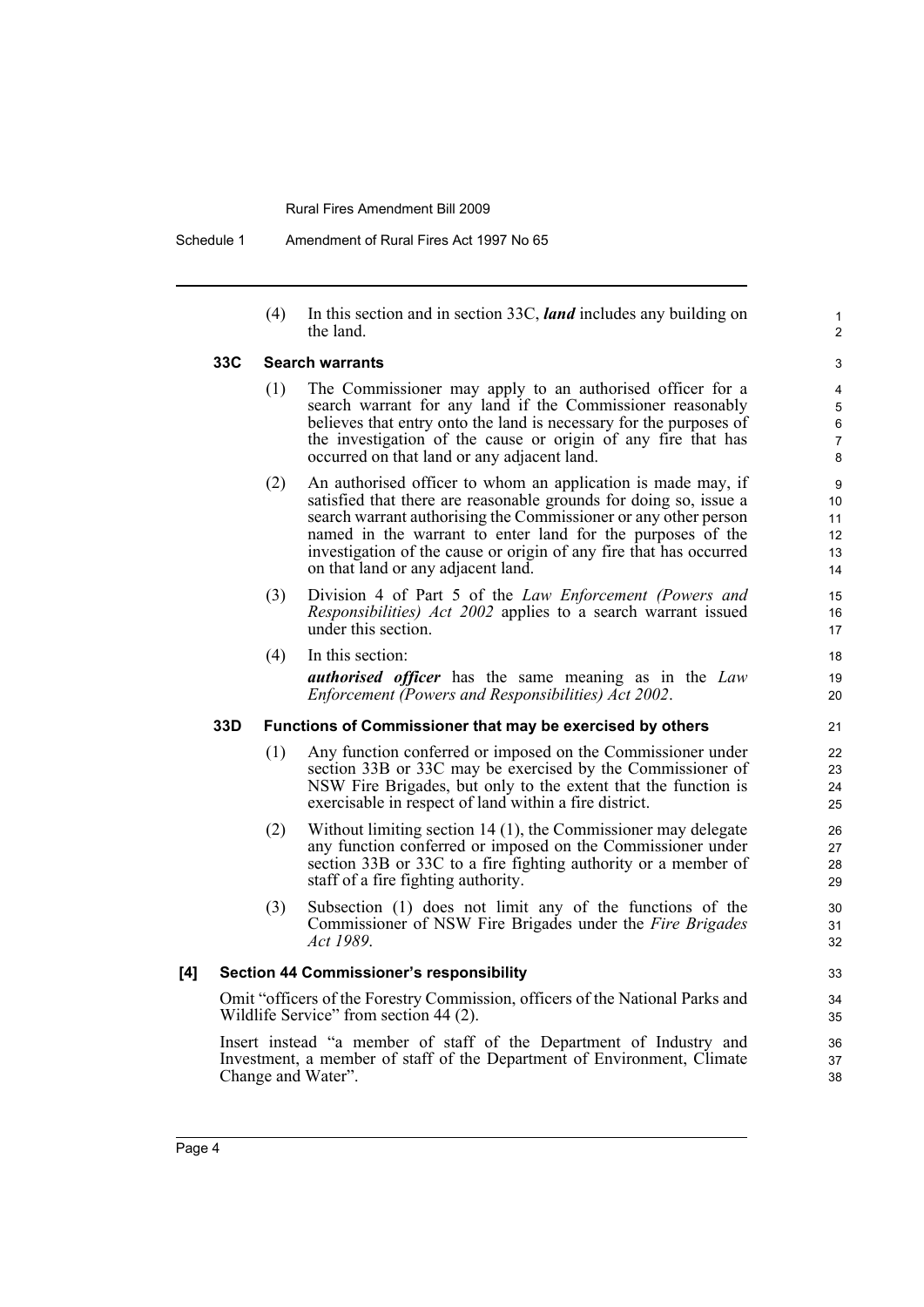| [5] | Committee |     | Section 47 Membership and procedure of Bush Fire Co-ordinating                                                                                          | $\mathbf{1}$<br>$\overline{c}$ |
|-----|-----------|-----|---------------------------------------------------------------------------------------------------------------------------------------------------------|--------------------------------|
|     |           |     | Omit section 47 (1). Insert instead:                                                                                                                    | 3                              |
|     | (1)       |     | The Bush Fire Co-ordinating Committee is to consist of<br>13 members as follows:                                                                        | 4<br>5                         |
|     |           | (a) | the Commissioner, who is to be the Chairperson of the<br>Committee,                                                                                     | 6<br>$\overline{7}$            |
|     |           | (b) | a member of staff of New South Wales Fire Brigades<br>nominated by the Commissioner of NSW Fire Brigades,                                               | 8<br>9                         |
|     |           | (c) | a member of staff of the Department of Industry and<br>Investment nominated by the Director-General of that<br>Department,                              | 10<br>11<br>12                 |
|     |           | (d) | a member of staff of the Department of Environment,<br>Climate<br>Change<br>and Water<br>nominated<br>by<br>the<br>Director-General of that Department, | 13<br>14<br>15                 |
|     |           | (e) | a person appointed by the Minister on the recommendation<br>of the Local Government Association of New South<br>Wales,                                  | 16<br>17<br>18                 |
|     |           | (f) | a person appointed by the Minister on the recommendation<br>of the Shires Association of New South Wales,                                               | 19<br>20                       |
|     |           | (g) | a fire control officer appointed by the Minister on the<br>recommendation of the NSW Rural Fire Service<br>Association Inc.                             | 21<br>22<br>23                 |
|     |           | (h) | a person appointed by the Minister on the recommendation<br>of the Commissioner of Police,                                                              | 24<br>25                       |
|     |           | (i) | a person appointed by the Minister on the recommendation<br>of the Minister for Climate Change and the Environment,                                     | 26<br>27                       |
|     |           | (j) | a person nominated by the Nature Conservation Council of<br>New South Wales,                                                                            | 28<br>29                       |
|     |           | (k) | a person appointed by the Minister on the recommendation<br>of the NSW Farmers' Association,                                                            | 30<br>31                       |
|     |           | (1) | a member of staff of the Department of Human Services<br>nominated by the Minister for Community Services,                                              | 32<br>33                       |
|     |           | (m) | a member of staff of the Land and Property Management<br>Authority nominated by the Chief Executive of the<br>Authority.                                | 34<br>35<br>36                 |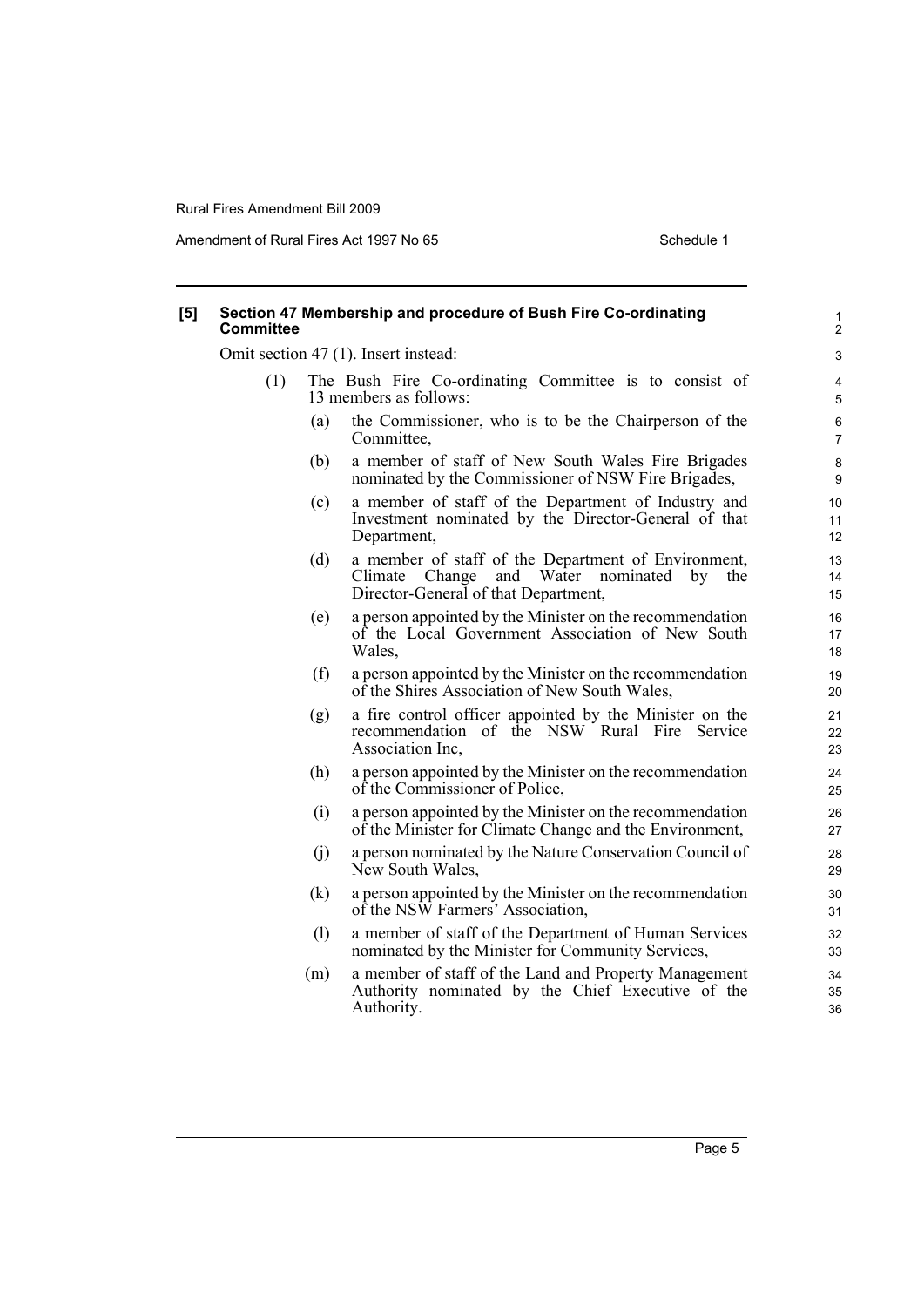| Amendment of Rural Fires Act 1997 No 65 |
|-----------------------------------------|
|                                         |

| [6] |     |     |              | <b>Section 48 Functions of Bush Fire Co-ordinating Committee</b>                                                                | $\mathbf{1}$   |
|-----|-----|-----|--------------|---------------------------------------------------------------------------------------------------------------------------------|----------------|
|     |     |     |              | Omit "Minister for Land and Water Conservation" from section 48 (2) (b).                                                        | $\overline{2}$ |
|     |     |     |              | Insert instead "Minister for Climate Change and the Environment".                                                               | 3              |
| [7] |     |     |              | <b>Section 55 General content</b>                                                                                               | 4              |
|     |     |     |              | Omit "National Parks and Wildlife" from section 55 (1) (b).                                                                     | 5              |
|     |     |     |              | Insert instead "the Department of Environment, Climate Change and Water".                                                       | 6              |
| [8] |     |     |              | Section 64 Occupiers to extinguish fires or notify fire fighting authorities                                                    | 7              |
|     |     |     |              | Omit section 64 (2) (b). Insert instead:                                                                                        | 8              |
|     |     |     | (b)          | if the fire is burning outside any such fire district—the<br>nearest available:                                                 | 9<br>10        |
|     |     |     |              | officer or member of a rural fire brigade, or<br>(i)                                                                            | 11             |
|     |     |     |              | fire control officer or deputy fire control officer, or<br>(ii)                                                                 | 12             |
|     |     |     |              | member of staff of the Department of Industry and<br>(iii)<br>Investment, or                                                    | 13<br>14       |
|     |     |     |              | member of staff of the Department of Environment,<br>(iv)<br>Climate Change and Water.                                          | 15<br>16       |
| [9] |     |     |              | Sections 65A and 65-70                                                                                                          | 17             |
|     |     |     |              | Omit sections 65–70. Insert instead:                                                                                            | 18             |
|     | 65A |     |              | <b>Hazard management officers</b>                                                                                               | 19             |
|     |     |     |              | The Commissioner may nominate a member of the Service as a<br>hazard management officer for the purposes of this Division.      | 20<br>21       |
|     | 65  |     | managed land | Reduction of fire hazards on unoccupied Crown land and                                                                          | 22<br>23       |
|     |     | (1) |              | In this section:                                                                                                                | 24             |
|     |     |     |              | <i>authorised person</i> , in relation to land, means:                                                                          | 25             |
|     |     |     | (a)          | a hazard management officer, or                                                                                                 | 26             |
|     |     |     | (b)          | any officer of a rural fire brigade for the time being<br>nominated for the purposes of this section by the<br>Commissioner, or | 27<br>28<br>29 |
|     |     |     | (c)          | any person for the time being nominated for the purposes<br>of this section by the Bush Fire Co-ordinating Committee,<br>or     | 30<br>31<br>32 |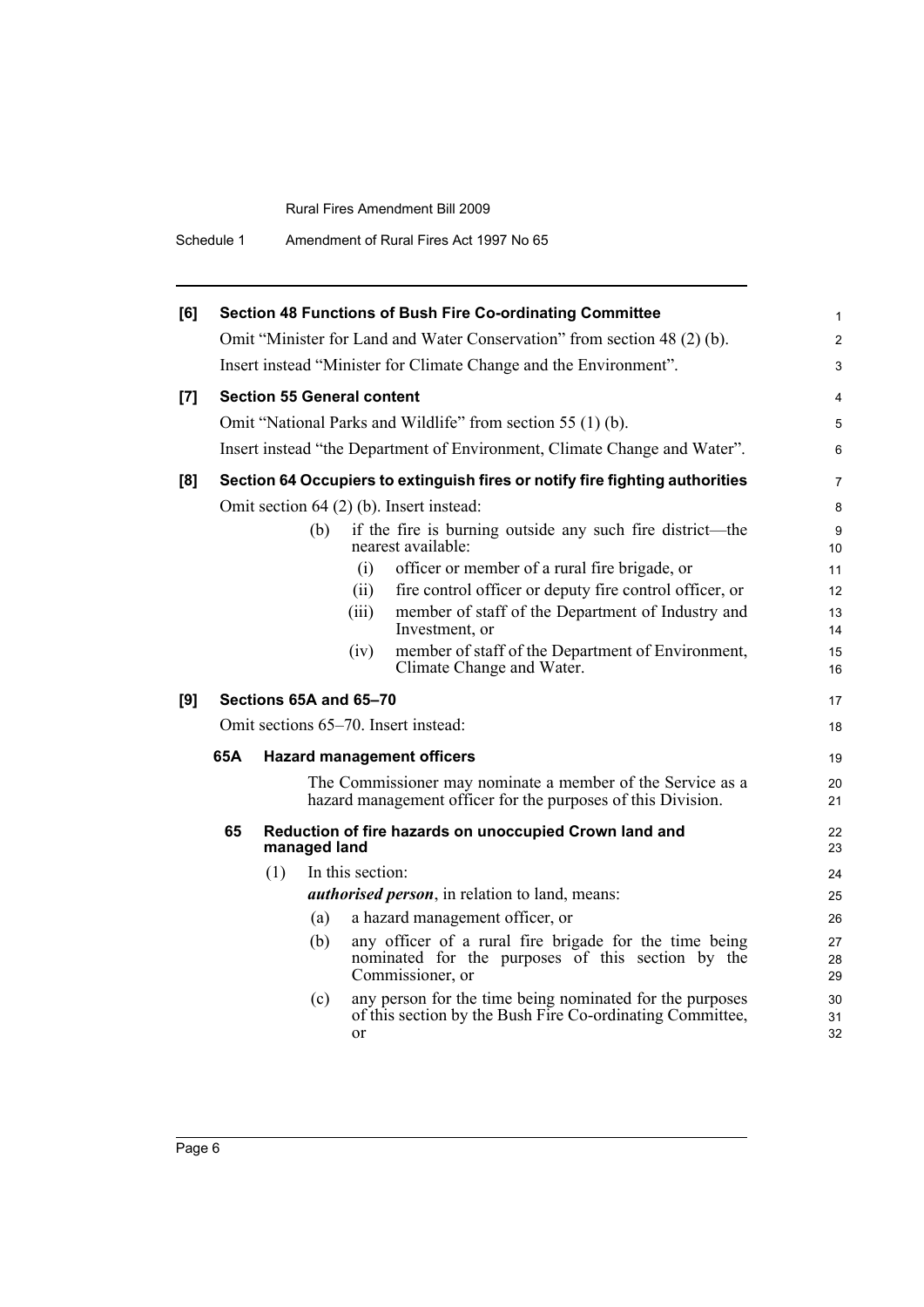Amendment of Rural Fires Act 1997 No 65 Schedule 1

(d) a person exercising functions under a bush fire risk management plan, or (e) an authorised officer of a fire fighting authority. (2) An authorised person may, with the permission of the fire fighting authority or other authority responsible for unoccupied Crown land or managed land or a person nominated by the authority to give such permission, enter the land and carry out bush fire hazard reduction work with the assistance of such other persons as the authorised person considers to be necessary for the purpose. (3) The authority responsible for unoccupied Crown land or managed land is to be taken to have given the permission under this section to the extent necessary to give effect to a bush fire risk management plan. (4) If permission under this section is given subject to conditions, the conditions must be complied with. **66 Bush fire hazard reduction notices** (1) A hazard management officer may, by notice in writing, require the owner or occupier (not being a public authority) of any land to carry out bush fire hazard reduction work specified in the notice on the land. (2) A hazard management officer must serve a notice under this section if required to do so by a bush fire risk management plan applicable to the land that is in force. (3) A hazard management officer must issue a bush fire hazard reduction certificate in respect of any bush fire hazard reduction work required by a notice issued in accordance with subsection (2). (4) A notice under this section may specify: (a) the circumstances in which, conditions under which, places at which and manner and time within which the bush fire hazard reduction work is to be carried out, and (b) any means by which the bush fire hazard reduction work is to be carried out and alternative means other than fire by which the work should, if practicable, be carried out. (5) The time within which bush fire hazard reduction work is to be carried out must not be less than 7 days after the notice is given. (6) The requirements and conditions so specified must include any requirements specified in a bush fire risk management plan that 10 11 12 13 14 15 16 17 18 19 20 21 22 23 24 25 26 27 28 29 30 31 32 33 34 35 36 37 38 39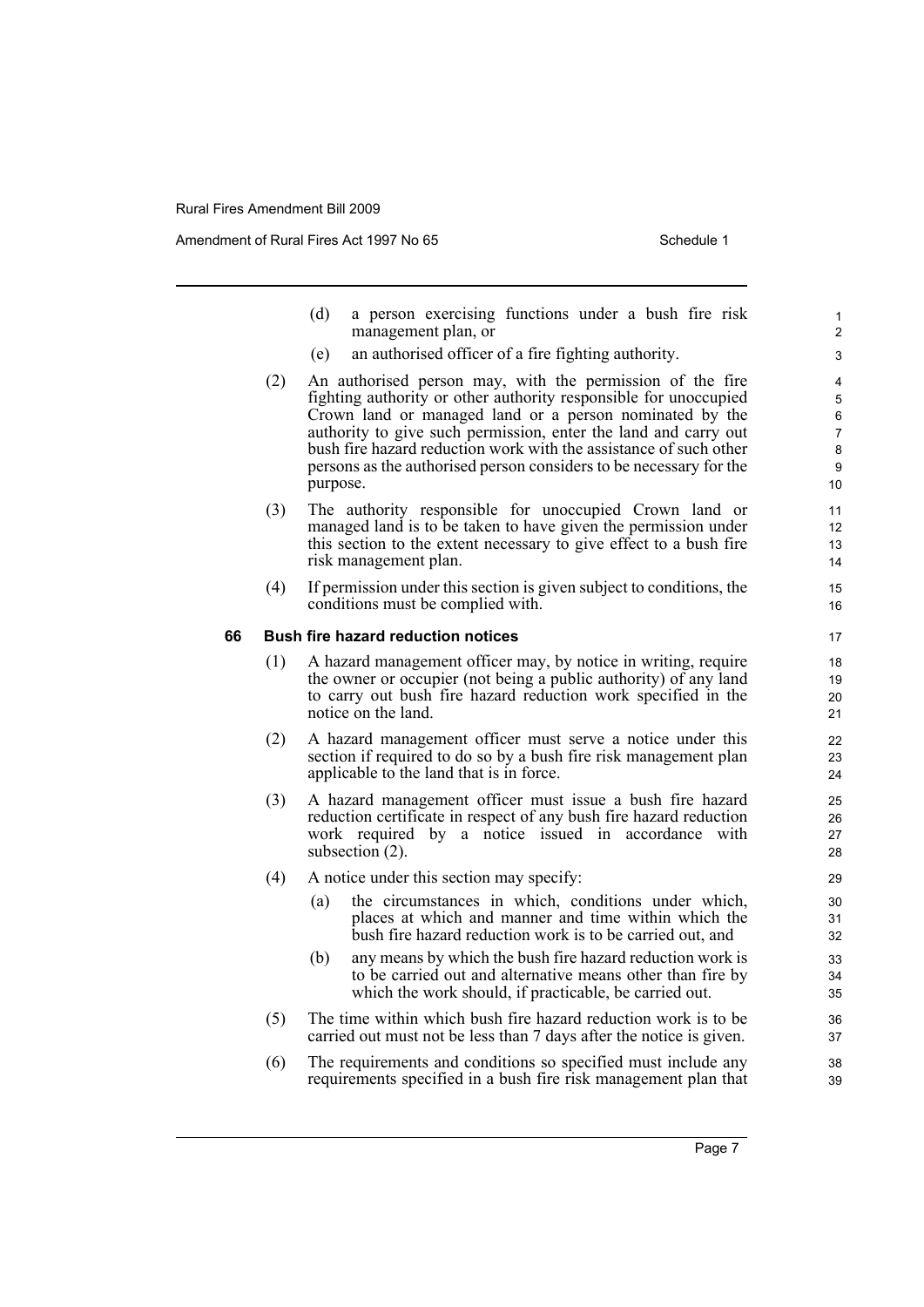is applicable to the land and is in force and may include a requirement or condition that the burning of fire breaks or of combustible matter or other material:

- (a) must, in a fire district constituted under the *Fire Brigades Act 1989*, be carried out by or under the supervision of the fire brigade in the district or the officer or fire fighter in charge of the fire brigade, or
- (b) must, outside a fire district, be carried out by or under the supervision of the rural fire brigade specified in the notice or an appropriate officer of the rural fire brigade or any hazard management officer.
- (7) A notice requiring the establishment of a fire break cannot require an occupier or owner to kill or remove any trees that are reasonably necessary:
	- (a) for shade, shelter, windbreak or fodder purposes, or
	- (b) for the protection of threatened species, populations, ecological communities or critical habitats within the meaning of the *Threatened Species Conservation Act 1995*.

**Note.** See section 54 (2) for other possible limitations.

(8) An occupier or owner to whom a bush fire hazard reduction notice is given must, despite the fact that a fire permit has not been granted under Division 5, comply with the requirements specified in the notice.

Maximum penalty: 50 penalty units or imprisonment for 12 months.

(9) A notice under this section that is the subject of an objection or appeal under section 67 or 68 does not have effect until the objection or appeal is finally determined.

#### **67 Objection to notices**

- (1) The owner or occupier of land on whom a notice has been served under section 66 may, within 7 days of the service of the notice, lodge an objection with the hazard management officer who served the notice stating the grounds of objection, or, if that officer is not available, any other hazard management officer.
- (2) If a person lodges an objection, the hazard management officer and the person must genuinely attempt to resolve the matter by consultation having regard to:
	- (a) the provisions of any bush fire risk management plan applicable to the land that is in force, and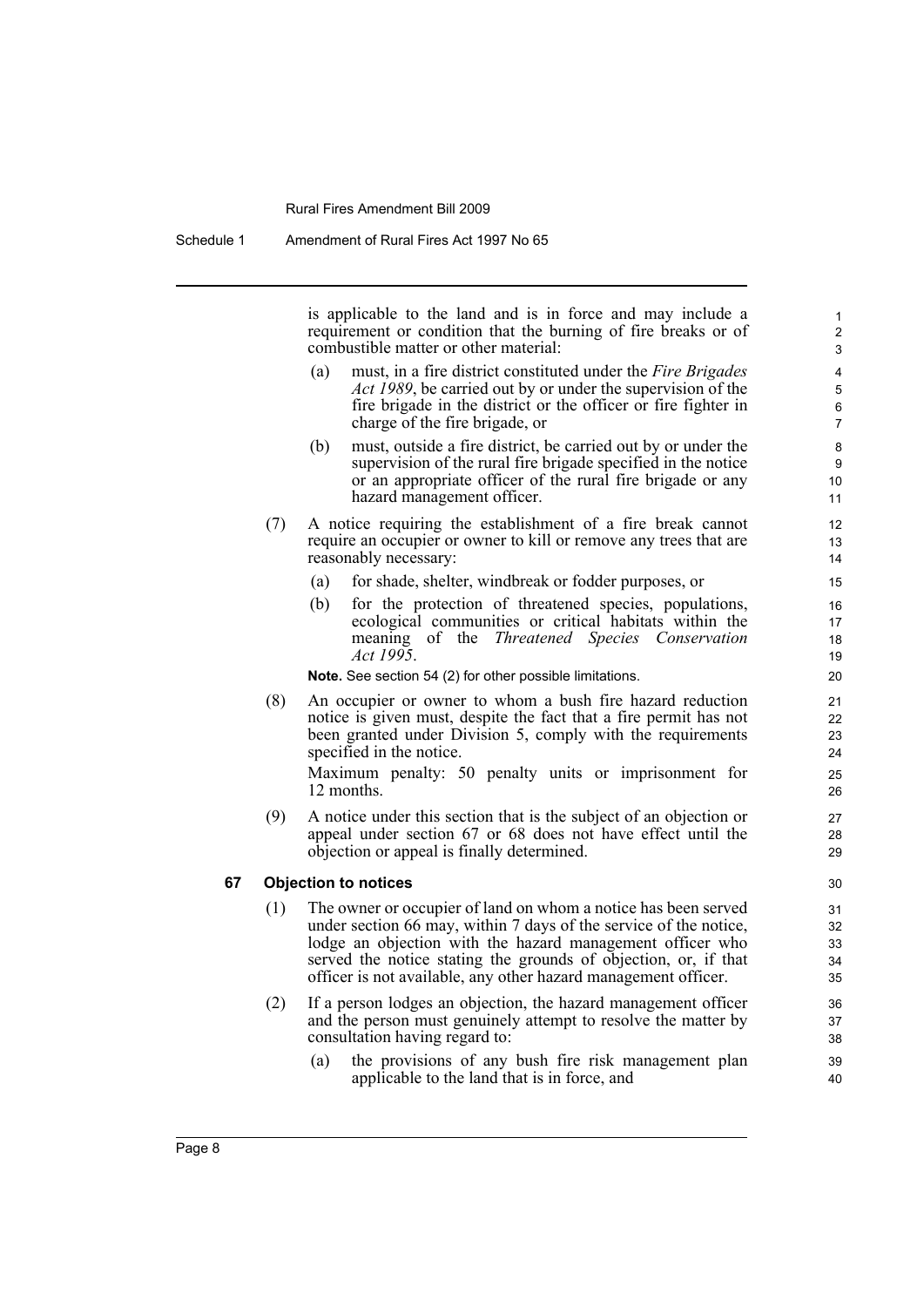|    |     | (b) | the matters referred to in section 66 $(7)$ , and                                                                                                                                                                                                                                          | 1                          |
|----|-----|-----|--------------------------------------------------------------------------------------------------------------------------------------------------------------------------------------------------------------------------------------------------------------------------------------------|----------------------------|
|    |     | (c) | the proper needs for conservation, and                                                                                                                                                                                                                                                     | $\overline{2}$             |
|    |     | (d) | such other matters as may be prescribed by the regulations.                                                                                                                                                                                                                                | 3                          |
|    | (3) |     | Within 14 days of the lodging of an objection, the hazard<br>management officer must:                                                                                                                                                                                                      | 4<br>5                     |
|    |     | (a) | confirm the notice, or                                                                                                                                                                                                                                                                     | 6                          |
|    |     | (b) | vary the notice, if the hazard management officer is<br>satisfied that the variation will appropriately address the<br>threat of fire, or                                                                                                                                                  | 7<br>8<br>9                |
|    |     | (c) | withdraw the notice, if the hazard management officer is<br>satisfied that there is no longer any need for the notice to<br>be served.                                                                                                                                                     | 10<br>11<br>12             |
|    | (4) |     | If the hazard management officer confirms or varies the notice,<br>the officer must give the person who lodged the objection notice<br>of the decision and must specify a time after the notice is given<br>within which the person must comply with the notice as<br>confirmed or varied. | 13<br>14<br>15<br>16<br>17 |
| 68 |     |     | <b>Appeal against notices</b>                                                                                                                                                                                                                                                              | 18                         |
|    | (1) |     | If a person has lodged an objection under section 67 and:                                                                                                                                                                                                                                  | 19                         |
|    |     | (a) | the hazard management officer has failed to confirm, vary<br>or withdraw the notice within 14 days, or                                                                                                                                                                                     | 20<br>21                   |
|    |     | (b) | the person is not satisfied with the confirmation or<br>variation of the notice,                                                                                                                                                                                                           | 22<br>23                   |
|    |     |     | the person may appeal in writing to the Commissioner within<br>7 days of the end of the 14 day period or the date of the<br>confirmation or variation, whichever is earlier, stating the<br>grounds of appeal.                                                                             | 24<br>25<br>26<br>27       |
|    | (2) |     | The Commissioner must:                                                                                                                                                                                                                                                                     | 28                         |
|    |     | (a) | consider the appeal within a reasonable time, and                                                                                                                                                                                                                                          | 29                         |
|    |     | (b) | take into account all relevant circumstances, including the<br>matters referred to in section $67(2)$ .                                                                                                                                                                                    | 30<br>31                   |
|    | (3) |     | After considering the appeal, the Commissioner must:                                                                                                                                                                                                                                       | 32                         |
|    |     | (a) | confirm the notice, or                                                                                                                                                                                                                                                                     | 33                         |
|    |     | (b) | vary the notice in any way the Commissioner thinks fit, or                                                                                                                                                                                                                                 | 34                         |
|    |     | (c) | cancel the notice.                                                                                                                                                                                                                                                                         | 35                         |
|    | (4) |     | If the Commissioner confirms or varies the notice, the<br>Commissioner must give the person who lodged the appeal notice                                                                                                                                                                   | 36<br>37                   |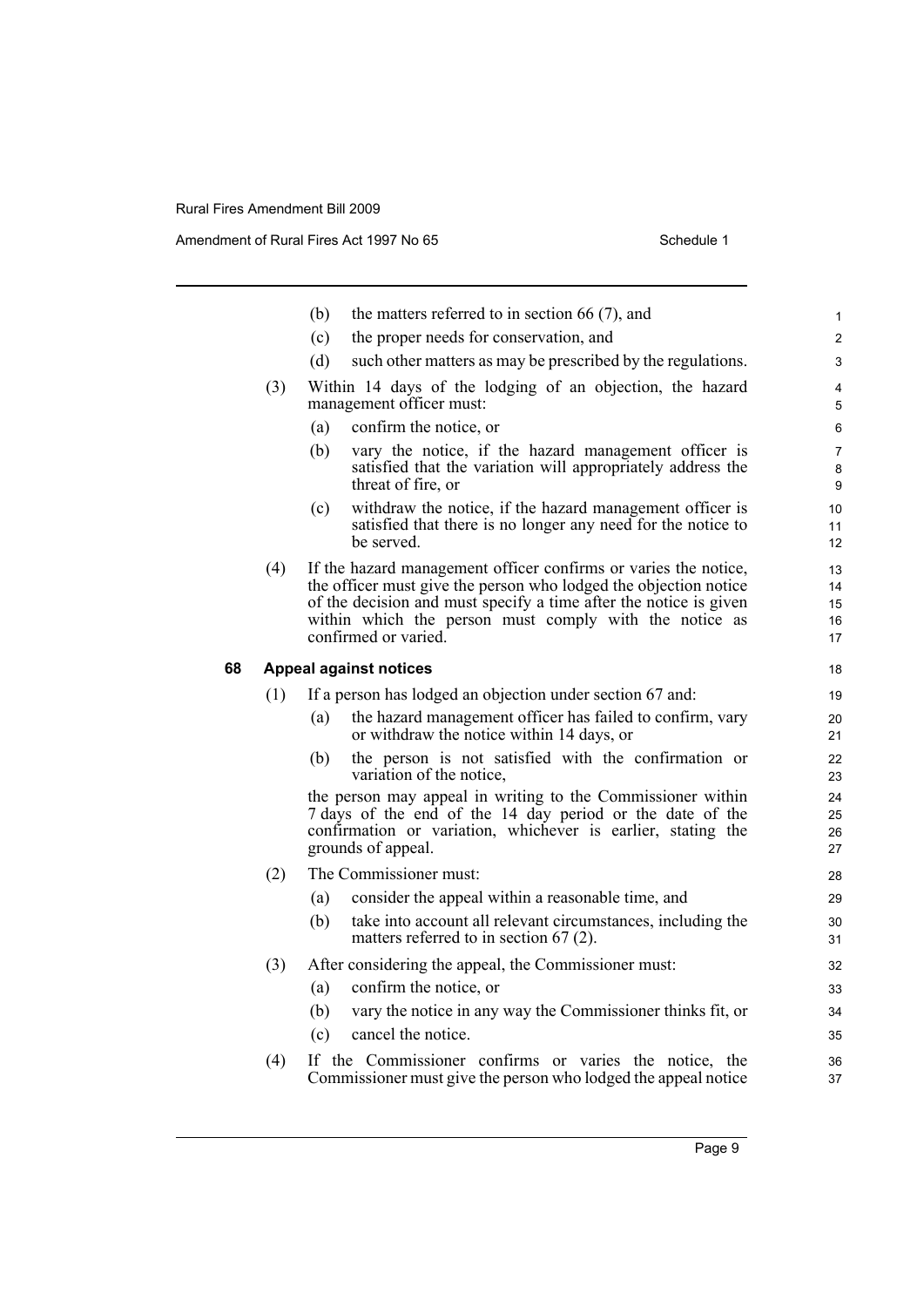Schedule 1 Amendment of Rural Fires Act 1997 No 65

of his or her decision and must specify a time after the notice is given within which the person must comply with the notice as confirmed or varied.

1 2 3

#### **69 Powers and duties of hazard management officer**

- (1) A hazard management officer may, for the purpose of forming an opinion as to:
	- (a) whether a notice under section 66 should be served on the occupier or owner of any land, or
	- (b) whether or not such a notice has been complied with,

enter during the daytime any part of the land (other than a dwelling-house) that it is necessary to inspect in order to form that opinion.

- (2) A hazard management officer who requires an occupier or owner of land to take action under a bush fire hazard reduction notice must give notice in the approved form to such persons or bodies as may be prescribed by the regulations.
- (3) It is a duty of a hazard management officer to keep a record of whether or not bush fire hazard reduction work has been carried out in accordance with a bush fire hazard reduction notice. **Note.** The Land and Environment Court has jurisdiction to hear and dispose of proceedings under this Act. See section 20 of the *Land and Environment Court Act 1979*.

#### **70 Bush fire hazard reduction work in default of compliance with notice**

(1) In this section:

*relevant notice* means:

- (a) a bush fire hazard reduction notice, or
- (b) if a bush fire hazard reduction notice is the subject of an objection or appeal, a notice under section 67 (4) or 68 (4), respectively.
- (2) If within the time specified in the relevant notice the owner or occupier to whom it is given fails to comply with any requirement of the notice, the Commissioner may, without prejudice to the liability of the owner or occupier, enter on the land and carry out the bush fire hazard reduction work the owner or occupier was required to do under the notice.
- (3) Any costs incurred by the Commissioner in carrying out such work (including costs incurred in obtaining the approval of any local or public authority under any other law to carry out the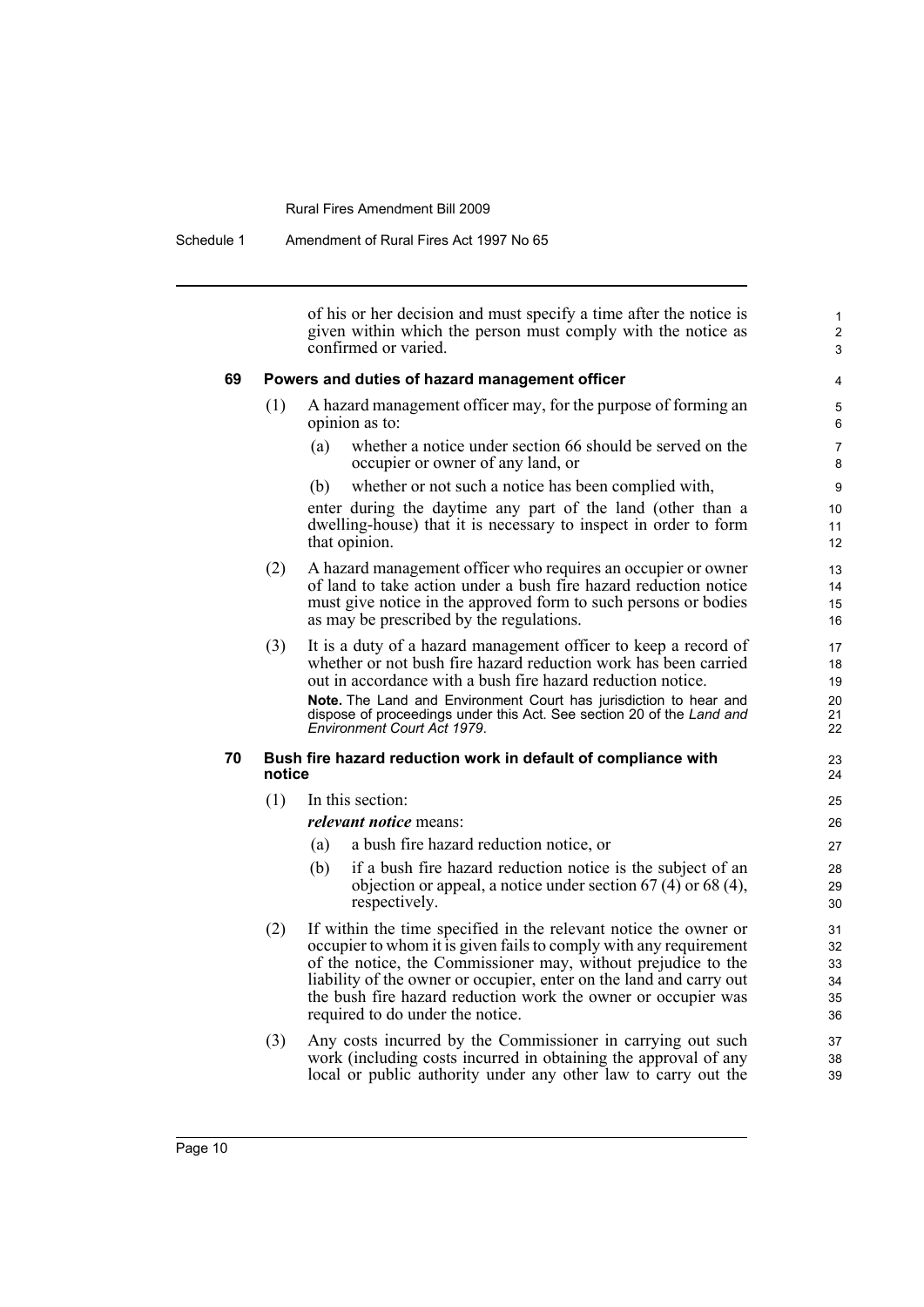|        |    |                   | work) may be recovered from the owner or occupier of the land<br>as a debt due to the Crown in a court of competent jurisdiction.                                                                                                                                      | 1<br>$\overline{c}$  |
|--------|----|-------------------|------------------------------------------------------------------------------------------------------------------------------------------------------------------------------------------------------------------------------------------------------------------------|----------------------|
| $[10]$ |    |                   | <b>Section 71 Defence to court proceedings</b>                                                                                                                                                                                                                         | 3                    |
|        |    |                   | Omit "expenses" from section 71 (b). Insert instead "costs".                                                                                                                                                                                                           | 4                    |
| $[11]$ |    |                   | Section 73 Bush fire hazard reduction by Commissioner                                                                                                                                                                                                                  | 5                    |
|        |    |                   | Omit "74F" from section 73 (1) (c). Insert instead "74E $(2)$ ".                                                                                                                                                                                                       | 6                    |
| $[12]$ |    | <b>Section 74</b> |                                                                                                                                                                                                                                                                        | 7                    |
|        |    |                   | Omit the section. Insert instead:                                                                                                                                                                                                                                      | 8                    |
|        | 74 |                   | Bush fire hazard reduction reports                                                                                                                                                                                                                                     | 9                    |
|        |    | (1)               | Each public authority that is responsible for managed land must<br>report to the Commissioner not later than 3 months after the end<br>of the financial year on its activities to reduce bush fire hazards<br>on the managed land during the preceding financial year. | 10<br>11<br>12<br>13 |
|        |    | (2)               | The report must include:                                                                                                                                                                                                                                               | 14                   |
|        |    |                   | details of the extent of implementation of any scheme for<br>(a)<br>the reduction of bush fire hazards set out in a bush fire risk<br>management plan that applies to the land, and                                                                                    | 15<br>16<br>17       |
|        |    |                   | information about such other matters (if any) as are<br>(b)<br>prescribed by the regulations.                                                                                                                                                                          | 18<br>19             |
|        |    | (3)               | The annual report of the Service prepared under the Annual<br>Reports (Departments) Act 1985 must include details of<br>information contained in a report under this section for the year<br>to which the annual report relates.                                       | 20<br>21<br>22<br>23 |
| $[13]$ |    |                   | Section 74C How and to whom are complaints to be made                                                                                                                                                                                                                  | 24                   |
|        |    |                   | Omit section 74C (3). Insert instead:                                                                                                                                                                                                                                  | 25                   |
|        |    | (3)               | A local authority must refer any complaint made to it under this<br>Division to the Commissioner within 14 days of receipt of the<br>complaint.                                                                                                                        | 26<br>27<br>28       |
| $[14]$ |    |                   | Section 74D Investigation of complaint                                                                                                                                                                                                                                 | 29                   |
|        |    |                   | Omit "or local authority" wherever occurring.                                                                                                                                                                                                                          | 30                   |
|        |    |                   |                                                                                                                                                                                                                                                                        |                      |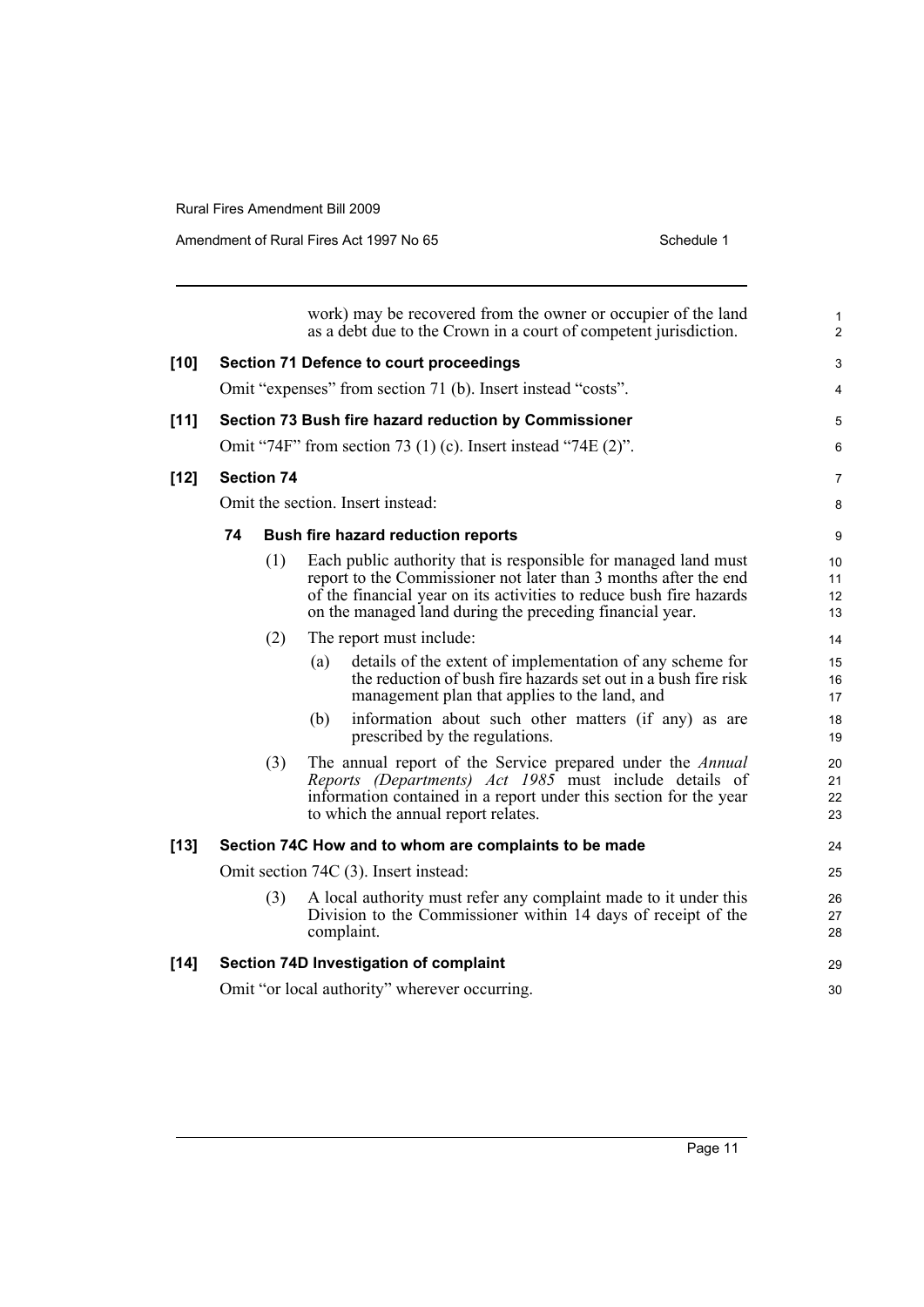Schedule 1 Amendment of Rural Fires Act 1997 No 65

| $[15]$ |                                        | Section 74D (3) |                                                                                                                                                                                                                                                                                                                                                                                                                                                             | 1                                      |  |
|--------|----------------------------------------|-----------------|-------------------------------------------------------------------------------------------------------------------------------------------------------------------------------------------------------------------------------------------------------------------------------------------------------------------------------------------------------------------------------------------------------------------------------------------------------------|----------------------------------------|--|
|        |                                        |                 | Omit "or a local authority".                                                                                                                                                                                                                                                                                                                                                                                                                                | 2                                      |  |
| $[16]$ |                                        |                 | Sections 74E and 74F                                                                                                                                                                                                                                                                                                                                                                                                                                        | 3                                      |  |
|        | Omit sections 74E-74H. Insert instead: |                 |                                                                                                                                                                                                                                                                                                                                                                                                                                                             |                                        |  |
|        | 74E                                    | exists          | Action that may be taken by Commissioner if bush fire hazard                                                                                                                                                                                                                                                                                                                                                                                                | 5<br>6                                 |  |
|        |                                        | (1)             | If the Commissioner finds that a bush fire hazard exists on land<br>(other than land for which a public authority is responsible) to<br>which a bush fire hazard complaint relates, the Commissioner:                                                                                                                                                                                                                                                       | 7<br>8<br>9                            |  |
|        |                                        |                 | may direct a hazard management officer to serve a notice<br>(a)<br>under section 66 on the owner or occupier of the land if no<br>bush fire hazard reduction notice has been served on the<br>owner or occupier of the land, or                                                                                                                                                                                                                             | 10<br>11<br>12<br>13                   |  |
|        |                                        |                 | may, subject to sections 67 and 68, exercise his or her<br>(b)<br>powers under section 70 in respect of the land if a bush fire<br>hazard reduction notice has been served on the owner or<br>occupier of the land.                                                                                                                                                                                                                                         | 14<br>15<br>16<br>17                   |  |
|        |                                        | (2)             | If the Commissioner finds that a bush fire hazard exists on land<br>to which a complaint made to the Commissioner relates because<br>a public authority has failed to take notified steps, or otherwise<br>perform a duty imposed on it as referred to in section 63, the<br>Commissioner may, by notice in writing served on the public<br>authority, require it to carry out such bush fire hazard reduction<br>work as is specified by the Commissioner. | 18<br>19<br>20<br>21<br>22<br>23<br>24 |  |
|        |                                        | (3)             | If the public authority fails to carry out the specified work within<br>a reasonable time after service of the notice, the Commissioner<br>may carry out bush fire hazard reduction work on the land under<br>section 73.                                                                                                                                                                                                                                   | 25<br>26<br>27<br>28                   |  |
|        | 74F                                    |                 | Complainant to be notified of action taken                                                                                                                                                                                                                                                                                                                                                                                                                  | 29                                     |  |
|        |                                        |                 | If any action is taken by the Commissioner in relation to a bush<br>fire hazard complaint, the Commissioner must, as soon as<br>practicable after it is taken, advise the complainant of the action<br>taken.                                                                                                                                                                                                                                               | 30<br>31<br>32<br>33                   |  |
| $[17]$ |                                        |                 | Section 100E Issuing and certifying authorities                                                                                                                                                                                                                                                                                                                                                                                                             | 34                                     |  |
|        |                                        |                 | Omit section 100E (1). Insert instead:                                                                                                                                                                                                                                                                                                                                                                                                                      | 35                                     |  |
|        |                                        | (1)             | The <i>issuing authority</i> for a bush fire hazard reduction certificate<br>in respect of bush fire hazard reduction work to be carried out on                                                                                                                                                                                                                                                                                                             | 36<br>37                               |  |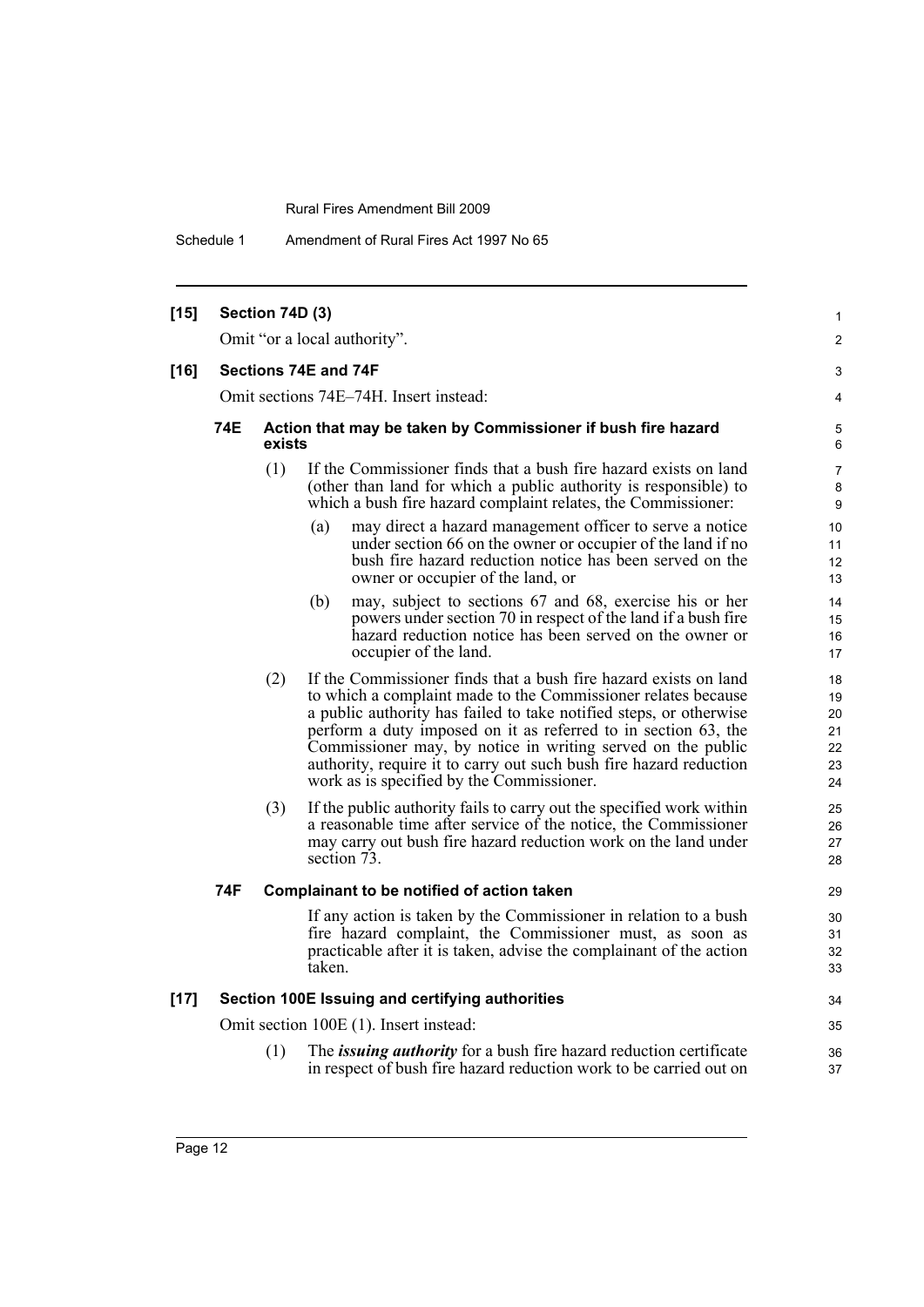|        |     |     | private land by a person other than the Commissioner or a local<br>authority is:                                                                                                             | $\mathbf{1}$<br>$\overline{2}$ |
|--------|-----|-----|----------------------------------------------------------------------------------------------------------------------------------------------------------------------------------------------|--------------------------------|
|        |     | (a) | the local authority of the area in which the land is situated,<br>or                                                                                                                         | $\sqrt{3}$<br>4                |
|        |     | (b) | the Commissioner.                                                                                                                                                                            | 5                              |
| $[18]$ |     |     | Section 100F Issue of bush fire hazard reduction certificates                                                                                                                                | 6                              |
|        |     |     | Omit "A local authority or public authority" from section 100F (9).                                                                                                                          | $\overline{7}$                 |
|        |     |     | Insert instead "A public authority, a local authority or the Commissioner".                                                                                                                  | 8                              |
| [19]   |     |     | <b>Section 100K Consultation on draft codes</b>                                                                                                                                              | 9                              |
|        |     |     | Omit section 100K (1). Insert instead:                                                                                                                                                       | 10                             |
|        | (1) |     | The Commissioner must, in preparing a draft bush fire<br>environmental assessment code, consult with, and take into<br>account any recommendations made by or on behalf of the<br>following: | 11<br>12<br>13<br>14           |
|        |     | (a) | the Director-General of the Department of Planning,                                                                                                                                          | 15                             |
|        |     | (b) | the Director-General of the Department of Environment,<br>Climate Change and Water,                                                                                                          | 16<br>17                       |
|        |     | (c) | the Nature Conservation Council of New South Wales,                                                                                                                                          | 18                             |
|        |     | (d) | the NSW Farmers' Association,                                                                                                                                                                | 19                             |
|        |     | (e) | the Local Government Association of New South Wales,                                                                                                                                         | 20                             |
|        |     | (f) | the Shires Association of New South Wales,                                                                                                                                                   | 21                             |
|        |     | (g) | the Director-General of the Department of Industry and<br>Investment,                                                                                                                        | 22<br>23                       |
|        |     | (h) | the Commissioner of NSW Fire Brigades,                                                                                                                                                       | 24                             |
|        |     | (i) | the Chief Executive of the Land and Property Management<br>Authority.                                                                                                                        | 25<br>26                       |
| [20]   |     |     | Section 100M Approval of code                                                                                                                                                                | 27                             |
|        |     |     | Omit "Minister for the Environment".                                                                                                                                                         | 28                             |
|        |     |     | Insert instead "Minister for Climate Change and the Environment".                                                                                                                            | 29                             |
| [21]   |     |     | Section 123 Membership and procedure of Advisory Council                                                                                                                                     | 30                             |
|        |     |     | Omit "NSW Farmers Association" from section 123 (1) (f).                                                                                                                                     | 31                             |
|        |     |     | Insert instead "NSW Farmers' Association".                                                                                                                                                   | 32                             |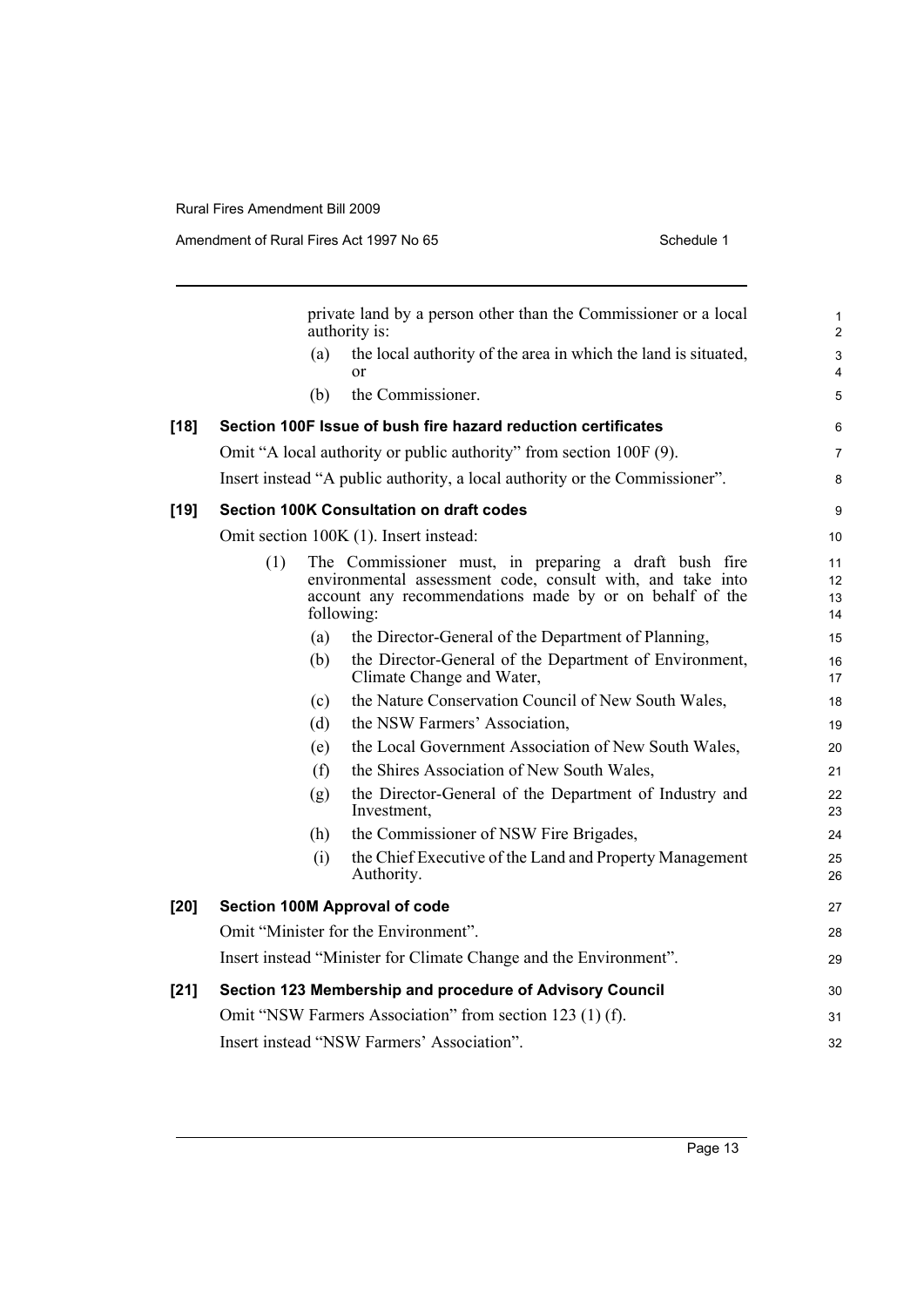| $[22]$ |                   | <b>Section 128 Protection from liability</b>                                                                                        | $\mathbf{1}$                       |
|--------|-------------------|-------------------------------------------------------------------------------------------------------------------------------------|------------------------------------|
|        |                   | Omit "National Parks and Wildlife" from paragraph (e) of the definition of<br><i>protected person or body</i> in section $128(2)$ . | $\boldsymbol{2}$<br>$\mathfrak{S}$ |
|        |                   | Insert instead "the Department of Environment, Climate Change and Water".                                                           | $\overline{4}$                     |
| $[23]$ |                   | Schedule 3 Savings, transitional and other provisions                                                                               | 5                                  |
|        |                   | Insert at the end of clause $1(1)$ :                                                                                                | 6                                  |
|        |                   | Rural Fires Amendment Act 2009                                                                                                      | $\overline{7}$                     |
| $[24]$ | <b>Schedule 3</b> |                                                                                                                                     | 8                                  |
|        |                   | Insert at the end of the Schedule with appropriate Part and clause numbering:                                                       | 9                                  |
|        | <b>Part</b>       | Provisions consequent on enactment of                                                                                               | 10                                 |
|        |                   | <b>Rural Fires Amendment Act 2009</b>                                                                                               | 11                                 |
|        |                   | <b>Definition</b>                                                                                                                   | 12                                 |
|        |                   | In this Part:                                                                                                                       | 13                                 |
|        |                   | amending Act means the Rural Fires Amendment Act 2009.                                                                              | 14                                 |
|        |                   | <b>Bush fire hazard reduction</b>                                                                                                   | 15                                 |
|        |                   | Any action taken or commenced under Division 2 or 2A of Part 4                                                                      | 16                                 |
|        |                   | of this Act before the commencement of section 65A (as inserted<br>by the amending Act) is not affected by the amending Act, and    | 17                                 |
|        |                   | any such action may be continued or completed as if the                                                                             | 18<br>19                           |
|        |                   | amending Act had not been enacted.                                                                                                  | 20                                 |
|        |                   | <b>Existing Bush Fire Co-ordinating Committee</b>                                                                                   | 21                                 |
|        |                   | The amendment of section 47 by the amending Act does not                                                                            | 22                                 |
|        |                   | affect the appointment of a person holding office as a member of                                                                    | 23                                 |
|        |                   | the Bush Fire Co-ordinating Committee immediately before the<br>commencement of that amendment.                                     | 24<br>25                           |
| $[25]$ | <b>Dictionary</b> |                                                                                                                                     | 26                                 |
|        |                   | Omit "the National Parks and Wildlife Service" from paragraph (c) of the                                                            | 27                                 |
|        |                   | definition of <i>fire fighting authority</i> .                                                                                      | 28                                 |
|        |                   | Insert instead "the Department of Environment, Climate Change and Water".                                                           | 29                                 |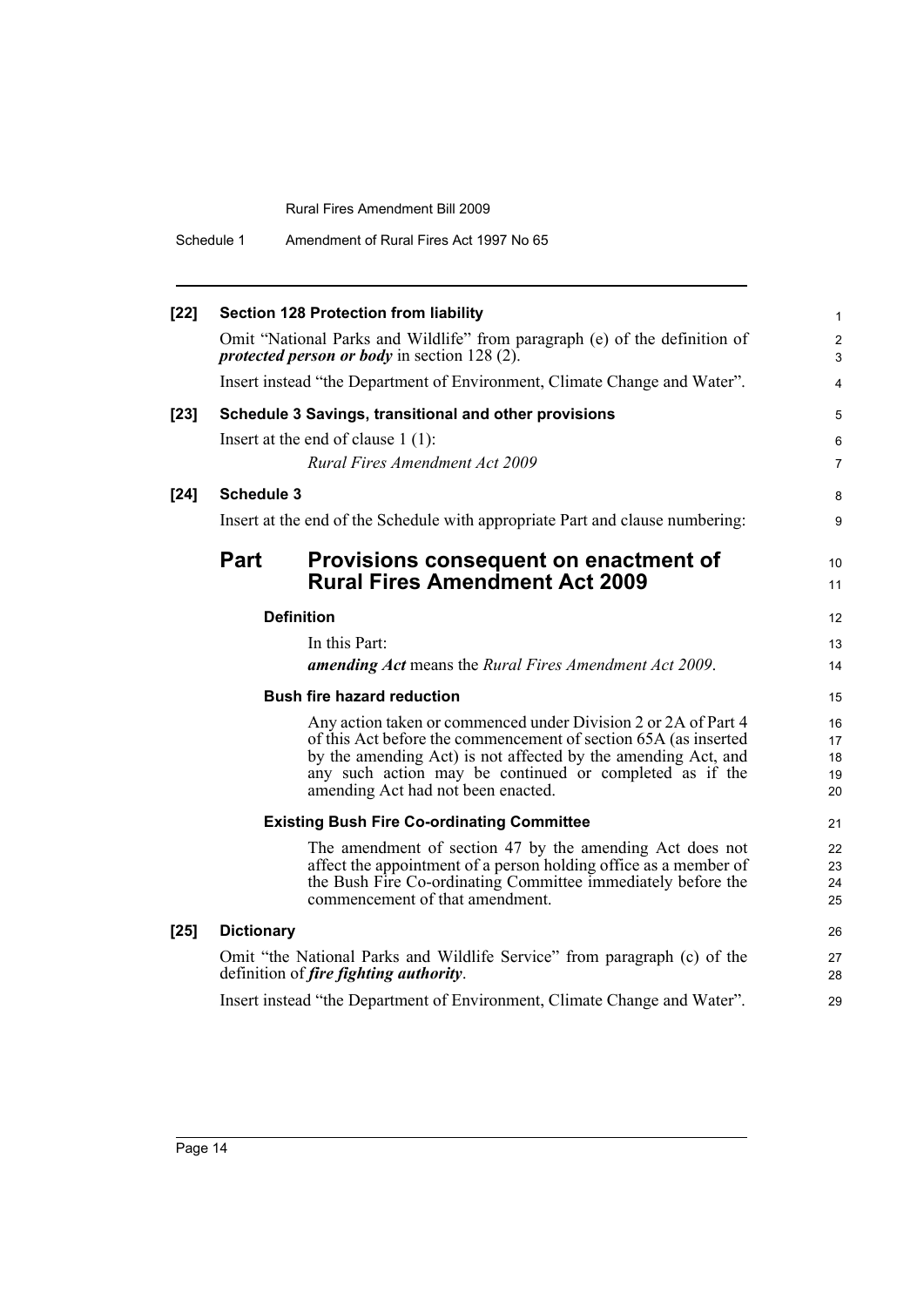| [26] | Dictionary, definition of "hazard management officer"                                                       |         |  |  |  |
|------|-------------------------------------------------------------------------------------------------------------|---------|--|--|--|
|      | Insert in alphabetical order:                                                                               |         |  |  |  |
|      | <i>hazard management officer</i> means a person nominated as a hazard management officer under section 65A. | -3<br>4 |  |  |  |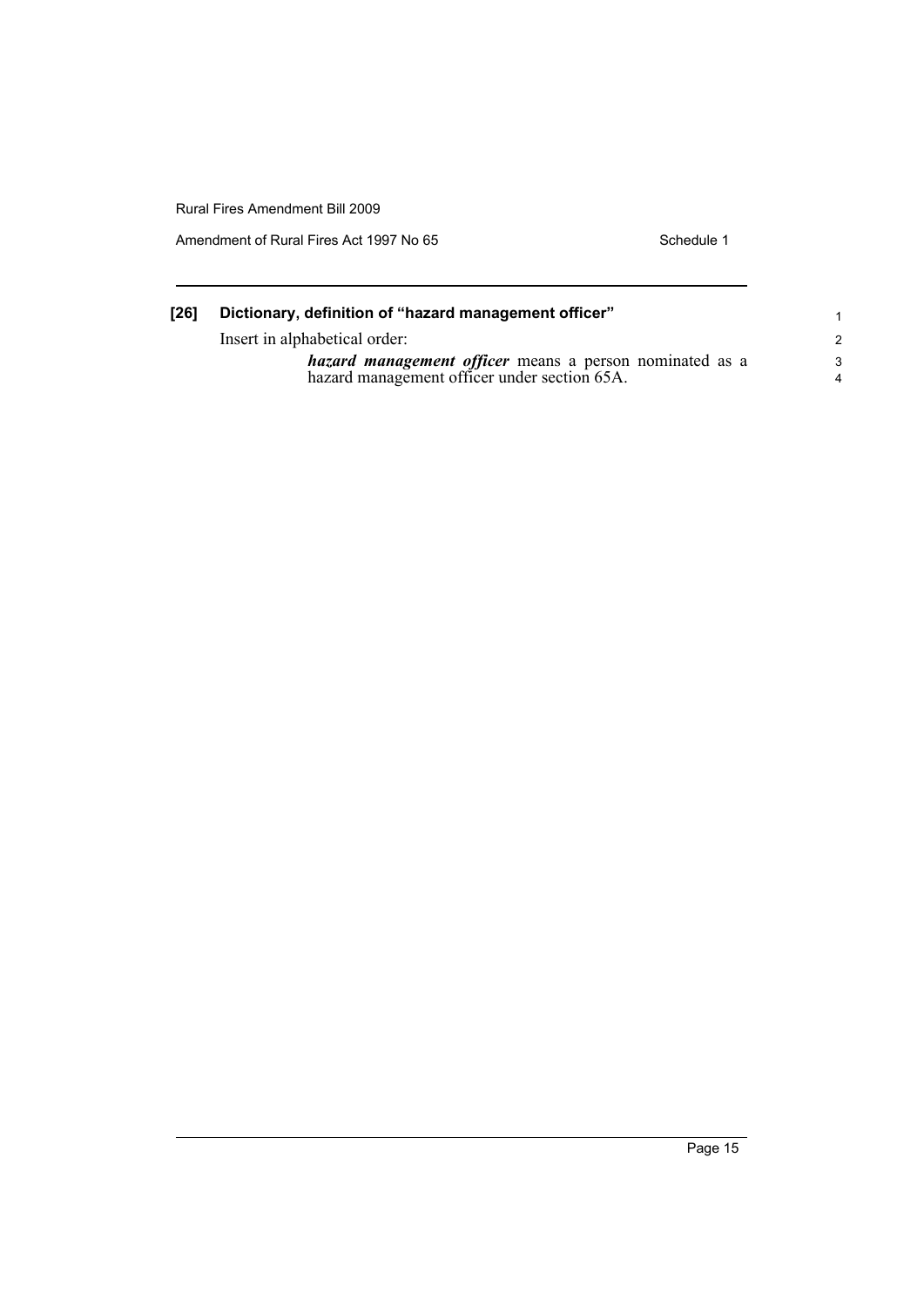<span id="page-21-0"></span>

| <b>Schedule 2</b><br><b>Amendment of other legislation</b> |                                                                                                                                                                                                                                                                                                                                                                                                                                                                      |                                        |  |  |
|------------------------------------------------------------|----------------------------------------------------------------------------------------------------------------------------------------------------------------------------------------------------------------------------------------------------------------------------------------------------------------------------------------------------------------------------------------------------------------------------------------------------------------------|----------------------------------------|--|--|
| 2.1                                                        | Fire Brigades Act 1989 No 192                                                                                                                                                                                                                                                                                                                                                                                                                                        | 2                                      |  |  |
|                                                            | <b>Section 83 Delegation</b>                                                                                                                                                                                                                                                                                                                                                                                                                                         | 3                                      |  |  |
|                                                            | Insert "or any other" after "under this" in section 83 (1).                                                                                                                                                                                                                                                                                                                                                                                                          | $\overline{4}$                         |  |  |
| 2.2                                                        | <b>Rural Fires Regulation 2008</b>                                                                                                                                                                                                                                                                                                                                                                                                                                   |                                        |  |  |
| [1]                                                        | Clauses 14 (b) (ii) and 41 (e) (iii)                                                                                                                                                                                                                                                                                                                                                                                                                                 | 6                                      |  |  |
|                                                            | Omit "the Department of Lands" wherever occurring.                                                                                                                                                                                                                                                                                                                                                                                                                   | $\overline{7}$                         |  |  |
|                                                            | Insert instead "the Land and Property Management Authority".                                                                                                                                                                                                                                                                                                                                                                                                         | 8                                      |  |  |
| [2]                                                        | Clauses 14 (c), 34 (1) and 47 (c) (iv)                                                                                                                                                                                                                                                                                                                                                                                                                               | 9                                      |  |  |
|                                                            | Omit "Department of Environment and Climate Change" wherever occurring.                                                                                                                                                                                                                                                                                                                                                                                              | 10                                     |  |  |
|                                                            | Insert instead "Department of Environment, Climate Change and Water".                                                                                                                                                                                                                                                                                                                                                                                                | 11                                     |  |  |
| [3]                                                        | Clause 14 (d)                                                                                                                                                                                                                                                                                                                                                                                                                                                        |                                        |  |  |
|                                                            | Omit "Department of Primary Industries".                                                                                                                                                                                                                                                                                                                                                                                                                             | 13                                     |  |  |
|                                                            | Insert instead "Department of Industry and Investment".                                                                                                                                                                                                                                                                                                                                                                                                              | 14                                     |  |  |
| [4]                                                        | Clause 14 (h)                                                                                                                                                                                                                                                                                                                                                                                                                                                        |                                        |  |  |
|                                                            | Omit "NSW Farmers Association".                                                                                                                                                                                                                                                                                                                                                                                                                                      |                                        |  |  |
|                                                            | Insert instead "NSW Farmers' Association".                                                                                                                                                                                                                                                                                                                                                                                                                           | 17                                     |  |  |
| [5]                                                        | Clause 31 Bush fire hazard reduction work required by hazard<br>management officers                                                                                                                                                                                                                                                                                                                                                                                  |                                        |  |  |
|                                                            | Omit clause 31 (1). Insert instead:                                                                                                                                                                                                                                                                                                                                                                                                                                  | 20                                     |  |  |
|                                                            | For the purposes of section $69$ (2) of the Act, a hazard<br>(1)<br>management officer who by a bush fire hazard reduction notice<br>requires the occupier or owner of any land to burn fire breaks or<br>combustible matter or other material on relevant land must send<br>a copy of the bush fire hazard reduction notice to the office of the<br>Department of Environment, Climate Change and Water or the<br>Forestry Commission nearest to the relevant land. | 21<br>22<br>23<br>24<br>25<br>26<br>27 |  |  |